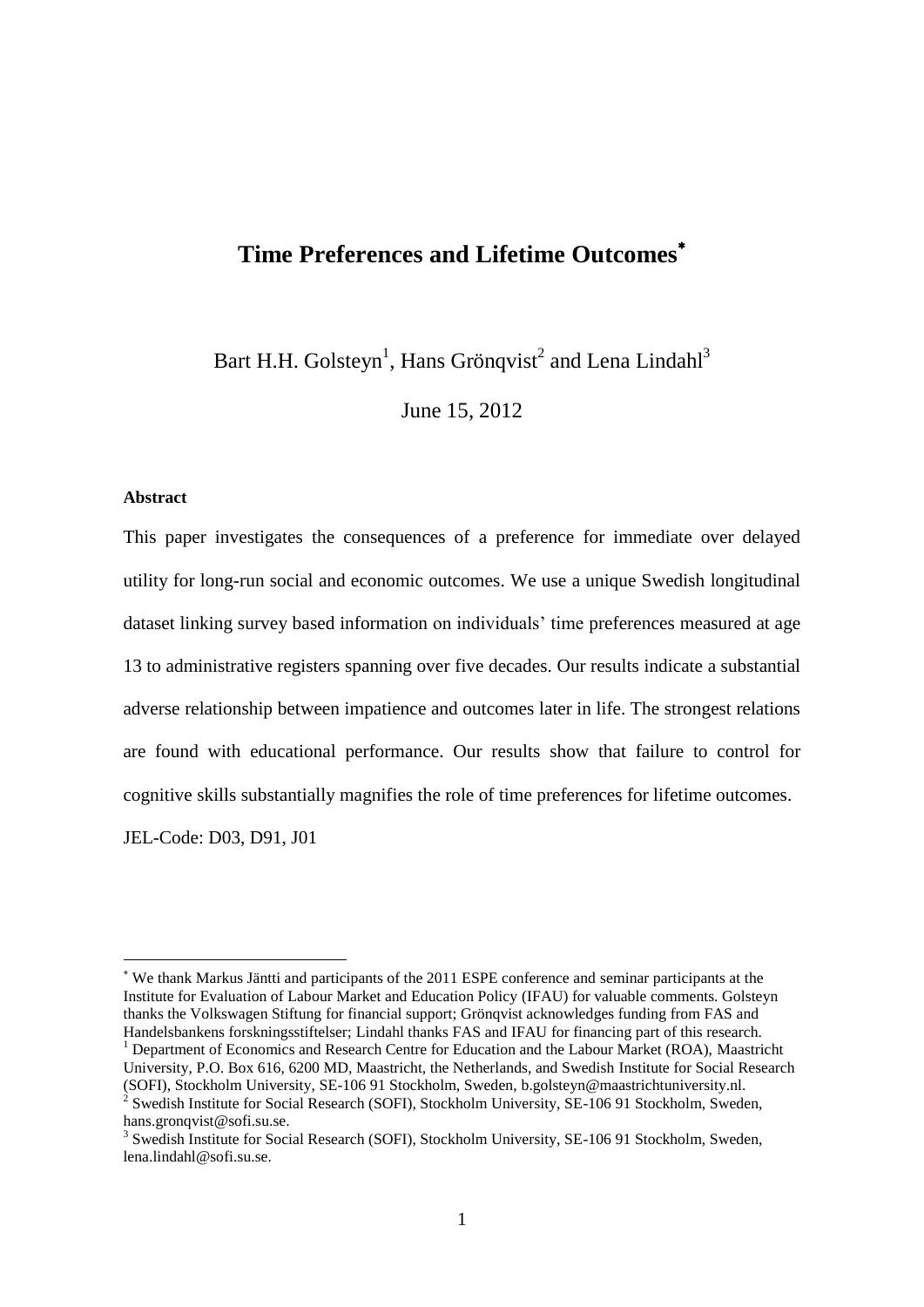#### **1. Introduction**

Every day people make decisions involving tradeoffs among costs and benefits occurring at different points in time. Examples of such choices include whether or not to drop out of school, quit smoking or start saving. Intertemporal decision making has for long been recognized by economists and is a cornerstone in most economic models (e.g. Samuelson 1937). It is also a salient feature in human capital theory where the notion is that people with high discount rates invest less in their future than people who prefer to delay their rewards (e.g. Mincer 1958; Becker 1964). Despite its significance, there is little empirical evidence on the consequences of high time preferences.<sup>4</sup> The evidence that does exist is mostly cross-sectional in nature, which makes the analyses susceptible to reverse causality. With a small number of exceptions, there is no longitudinal evidence. The lack of knowledge is especially evident when it comes to the consequences of impatience among children and adolescents. Indeed, many important investment decisions with potential lifelasting implication are made early in life.

The aim of this paper is to investigate the link between time preferences during childhood and long-run social and economic outcomes. We use a unique Swedish dataset linking survey based information on 12,667 individuals' time preferences at age 13 to administrative registers spanning over five decades. Time preferences are measured through a questionnaire in which children are asked about the extent to which they prefer SEK 100 (USD 13) today over SEK 1000 (USD 130) in five years. We document how time preferences are related to human capital investments in terms of educational choices and school performance as early as in primary school. We then follow the children as they age, observing their subsequent educational outcomes, results on military enlistment tests,

<sup>&</sup>lt;sup>4</sup> We use the terms time preferences, time discounting and impatience as synonyms.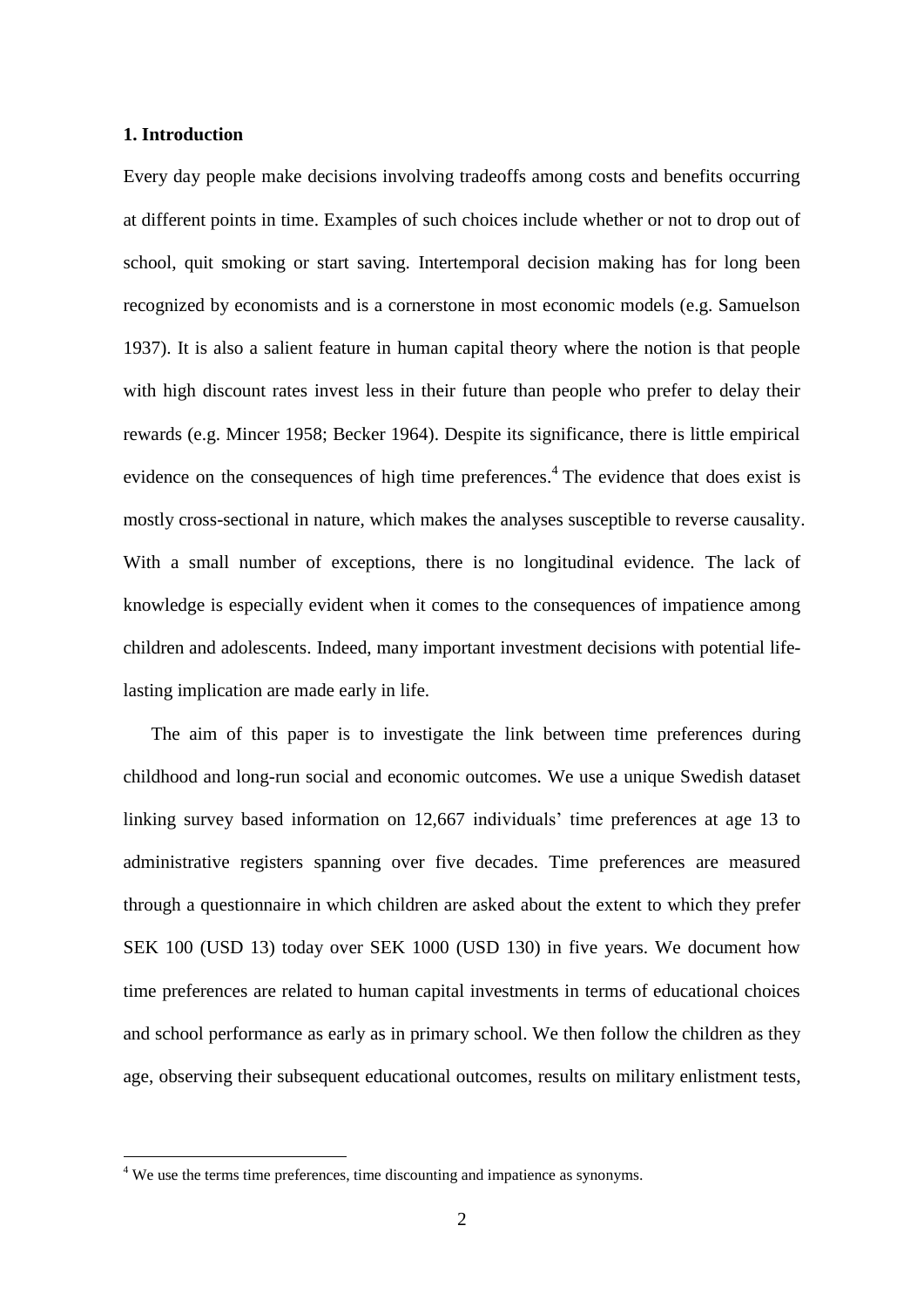fertility decisions, encounters with the criminal justice system, labor market performance, welfare use, and also lifetime income.

Our results indicate that time preferences are strongly associated with lifetime outcomes. Among other things, a higher discount rate is linked to weaker performance in both compulsory and secondary school, lower educational attainment, and lower scores on cognitive tests at age 19. The magnitude of the relationships is substantial: the implications of one standard deviation increase in the discount rate for school performance surpasses that of well-known educational interventions such as the Tennessee STARproject (cf. Krueger 1999). We also find evidence for an adverse relation with lifetime earnings, receiving welfare and Body Mass Index (BMI) although the statistical power for these estimates is weaker.

In our analyses, we control for various potential confounders, such as parental educational background and the cognitive ability of the child (measured also at age 13). Ability correlates positively with patience in our sample. This finding is in line with the work of Dohmen et al. (2010). Controlling for ability is often overlooked in earlier studies which relate time preferences to outcomes. We show that the role of patience is substantially overestimated if one does not control for ability.

We also study the association between time preferences and lifetime outcomes in different segments of the population. The results show that the link is significantly stronger for females and individuals with high ability but there is no evidence of heterogeneity by parental socioeconomic background. In auxiliary analyses we exploit the fact that our data contains information on time preferences within pairs of twins. Although there is a great deal of statistical uncertainty, our twin fixed effect estimates are roughly in line with those for the overall population.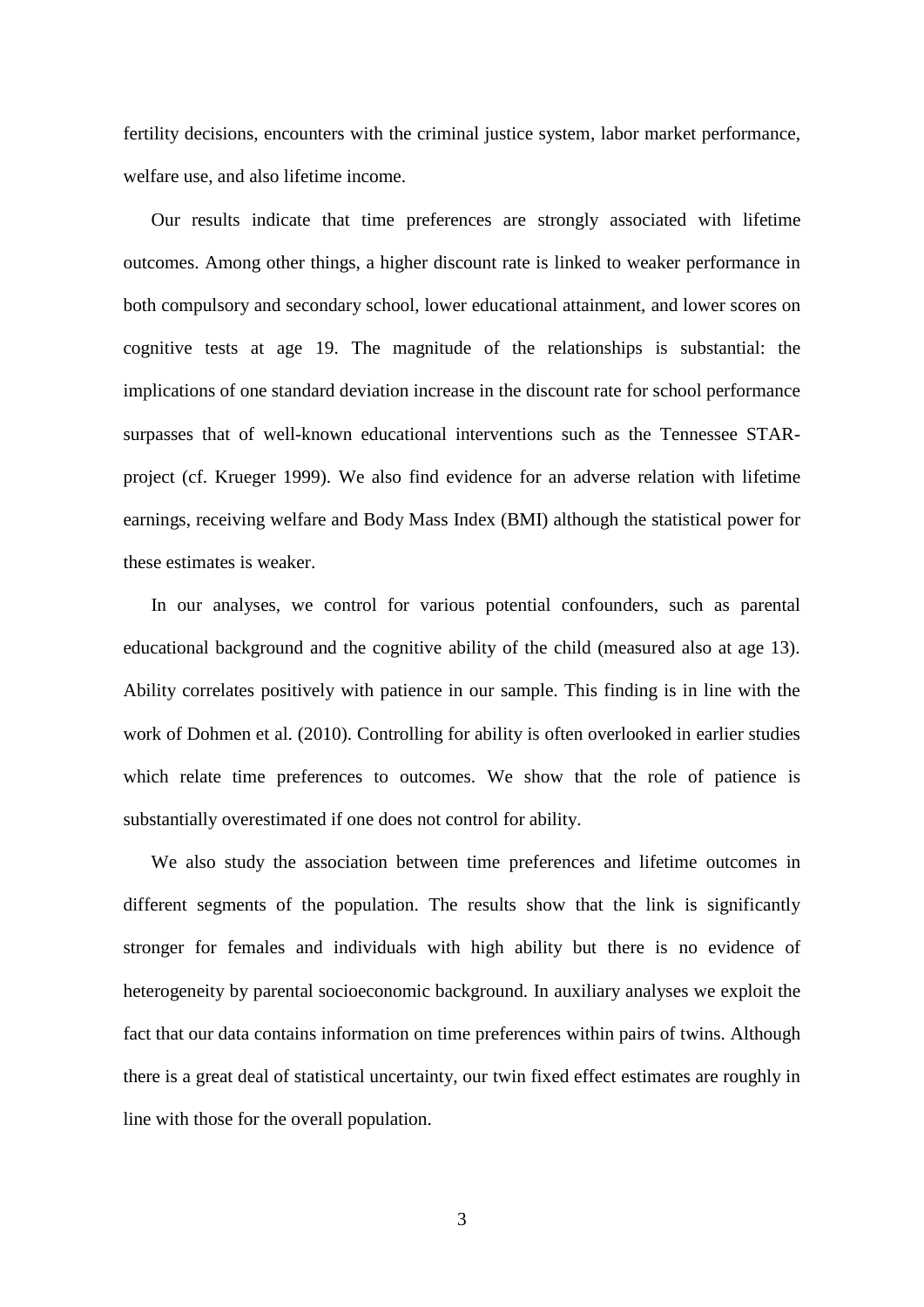Our paper relates to recent studies that have shown that time preferences predict real world outcomes such as occupational choice (Burks et al. 2009), credit card borrowing (Maier and Sprenger 2010), and substance use and nutrition (Chabris et al. 2008). A few previous studies have also focused on children. Castillio et al. (2012) show that one standard deviation increase in the discount rate among children aged 13 to 15 is associated with an increase in the number of disciplinary referrals in school (in the following school year) by 14 percent. Sutter et al. (2011) find that impatience is a significant predictor of the body mass index and savings as well as spending on alcohol and tobacco among youths aged 10 to 18. As these papers observe outcomes measured around the same time as the measurement of time preferences, they say little about the long term consequences of time preferences. <sup>5</sup> Cadena and Keys (2011) also investigate long term outcomes using the National Longitudinal Survey of Youths (NLSY). They find that individuals perceived as impatient do worse in terms of educational attainment and labor supply at early ages. Since their data do not contain a direct measure of time preferences, they measure patience using the assessment of the interviewer whether or not the respondent was restless. One potential problem with this measure is that it may be more related to impulsivity than to the economic notion of time discounting. Another complication is that impatience is measured rather late in the respondents' lives: at age 15-27. This means that many individuals have already undertaken important human capital investments, making the analysis more subject to reverse causality. This concern is especially relevant considering the results in Perez-Arce (2011) who show that time preferences are influenced by

<sup>&</sup>lt;sup>5</sup> Psychologists have found evidence for the effects of time preferences on later outcomes for very young children: 4 year old children who were more able to delay gratification did better at school at age 14. Mischel, Shoda and Rodriguez (1989) review the literature in this field.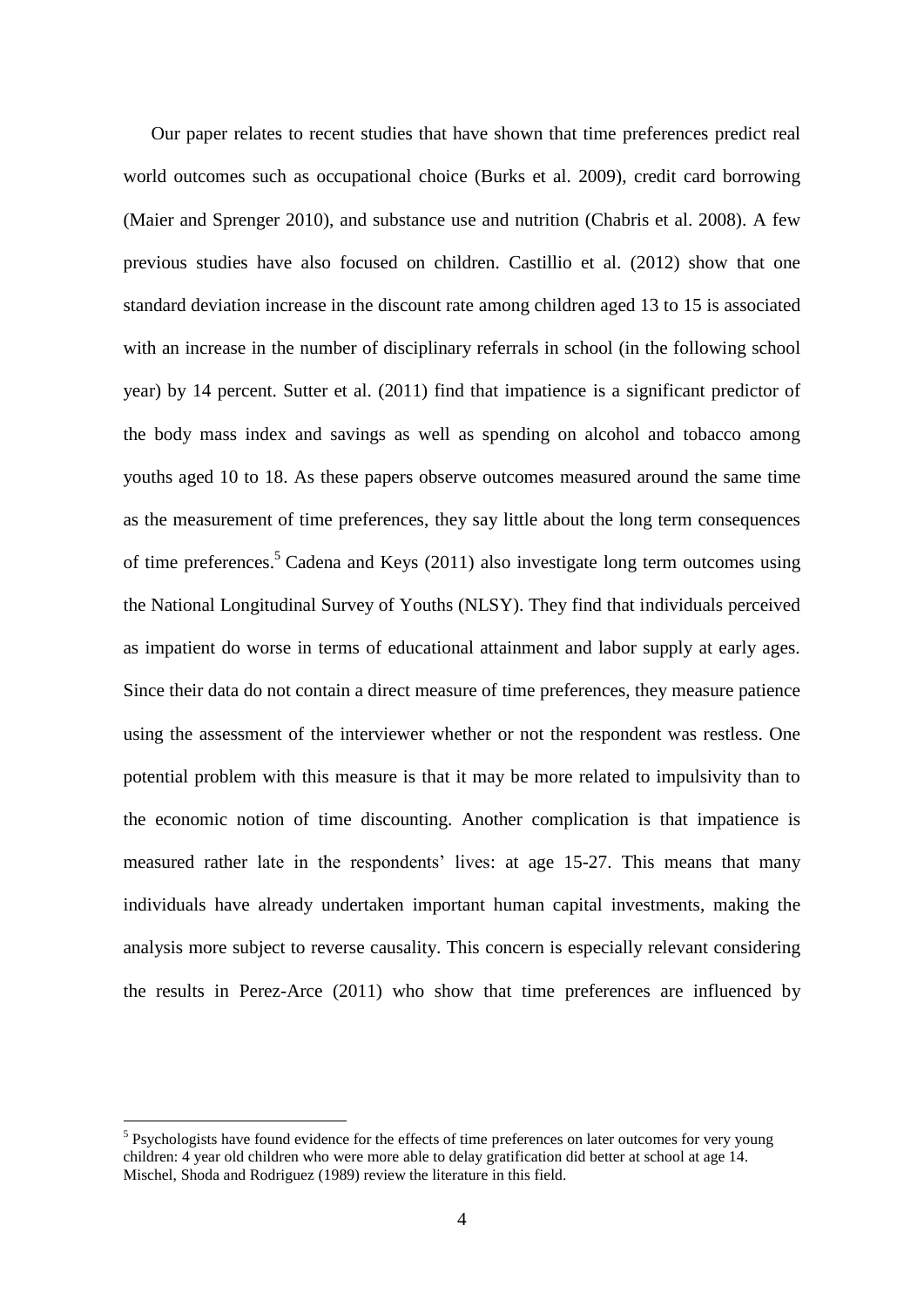education. Becker and Mulligan (1997) also posited that people could learn to be more forward thinking.<sup>6</sup>

Our study contributes to the literature in several important ways. First, we measure individuals" time preferences at a young age and observe a richer set of outcomes for a longer time period. In fact, this is the first study to link survey information on time preferences to administrative records. As the survey was conducted in school, all children who were present in school at the day of the survey are included. This means that we have a representative sample, which greatly increases the external validity of our results compared to most other studies.<sup>7</sup> Another benefit is that the data allow us to control for ability as measured by scores on cognitive tests taken at the same time as the survey. We believe that this is important given the results in recent research that time preferences and ability interact in the adult population (Dohmen et al 2010; Shamosh and Gray, 2007). As already mentioned, our results suggest that failure to control for ability greatly increases the risk of overstating the relationship between time preferences and lifetime outcomes. Last, our study is the first to investigate the relationship between time preferences and lifetime outcomes within pairs of twins. We are thereby able to control for all environmental factors shared by the twins, such as parental and neighborhood characteristics, and partly also genes.

In a broader sense, our paper also adds to the recent literature about the importance for personality traits for human development. Heckman, Stixrud and Urzua (2006) and Heineck and Anger (2010) show the returns of cognitive skills and personality traits to outcomes later in life. Borghans et al. (2008) and Almlund et al. (2011) review the

<u>.</u>

 $6$  Borghans et al. (2008) review the evidence on changes in time preferences. They report that although no longitudinal studies have measured changes in time preferences, there are a number of cross-sectional studies which report that time preferences differs across age.

<sup>&</sup>lt;sup>7</sup> An additional benefit with the linked survey-register data is that sample attrition becomes less of a concern when studying long-term outcomes.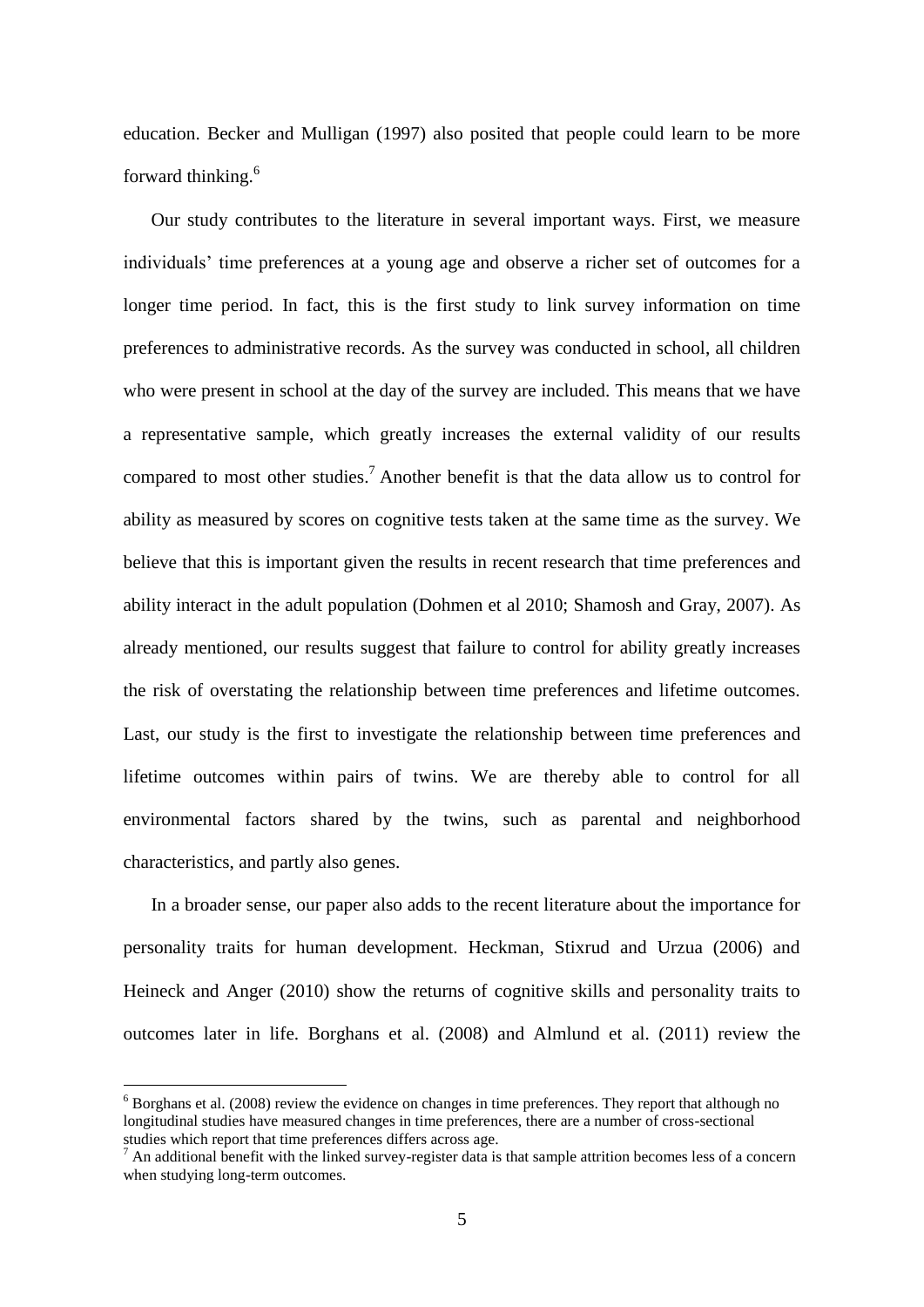literature. An important conclusion in this literature is that personality is more malleable than cognitive skills and that investing in traits which matter for outcomes can be very profitable. Our results indicate that time preference is such a trait which matters highly in life. The set-up of the paper is as follows. Section 2 describes the data. Section 3 shows the results. Section 4 concludes.

#### **2. Data**

<u>.</u>

We use data from the *Stockholm Birth Cohort Study* (SBC), created in 2004/2005 by means of a probability matching of two previously existing longitudinal data sets.<sup>8</sup> The first is the *Stockholm Metropolitan Study 1953-1985*, which consists of all children born in 1953 who were living in the Stockholm metropolitan area on November 1, 1963. This data source contains a rich set of variables concerning individual, family, social and neighborhood characteristics. The second is *The Swedish Work and Mortality Database*, an administrative data set which includes information on education, income, work, unemployment, in-patient and mortality data for all individuals living in Sweden in 1980 or 1990 who were born before 1985. 9 The database contains information on the individuals up to 2001.

The SBC study includes survey data from a school study that was conducted in 1966 when the Stockholm cohort was 13 years old. During one school day, pupils at practically all schools in the area filled out two questionnaires, including the question which we use to elicit time preferences, three mental tests which we use to measure cognitive ability, measures of attitudes to school and education, and leisure activities. An important aspect of the survey is that it took place at school which gave it a compulsory character. As a

<sup>&</sup>lt;sup>8</sup> See Stenberg and Vågerö (2006) for a full description of the dataset and the matching procedure. Codebooks are available upon request and will soon be made available online.

<sup>&</sup>lt;sup>9</sup> The Swedish Work and Mortality data base consists of administrative register information from the Louise data base from the years 1991-2002.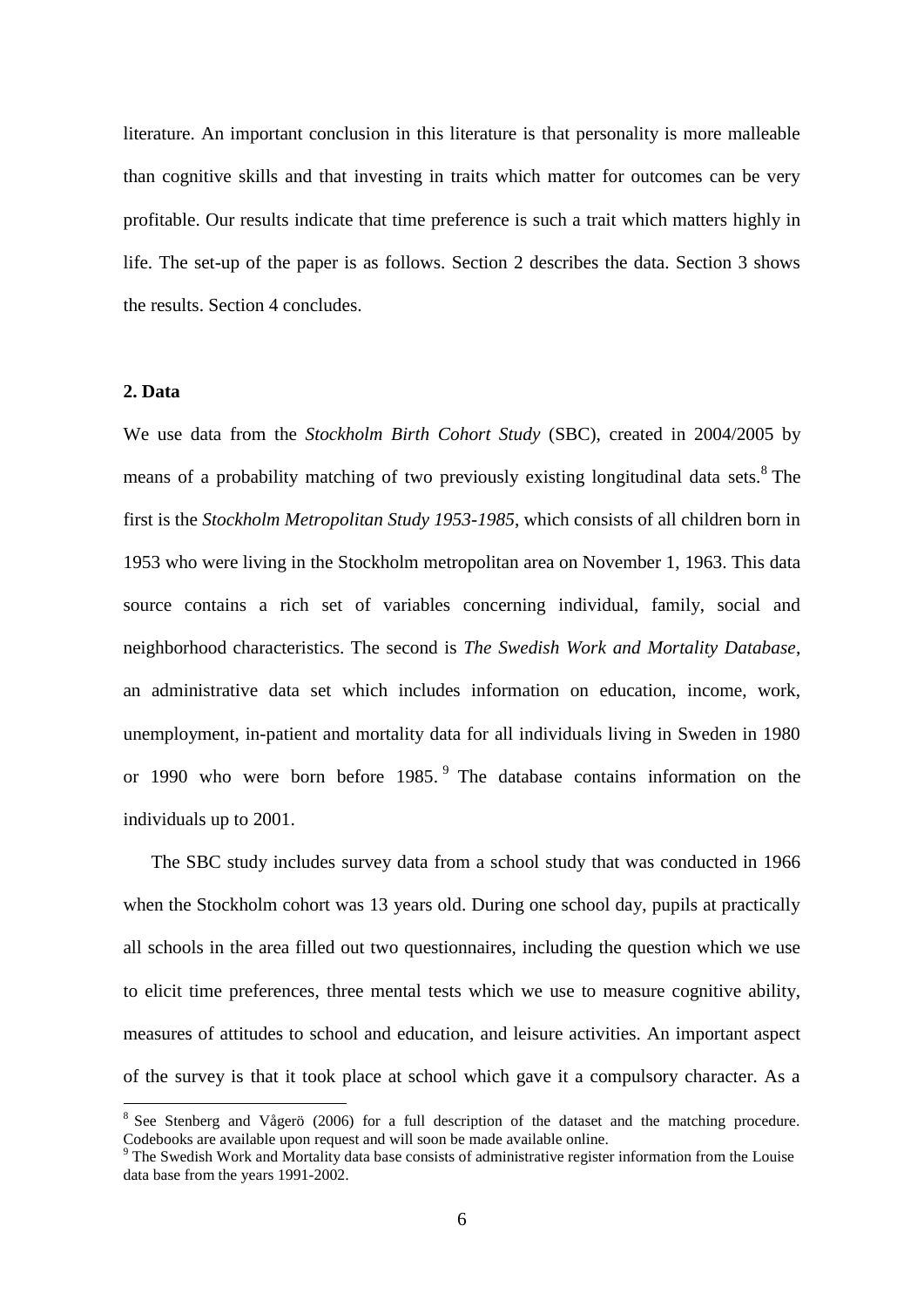result, the non-response rate is only 9 per cent (the percentage of pupils absent on that particular school day). This low non-response gives our study high external validity compared to studies using experimental data. One concern with laboratory based studies is for instance that the participants may be self-selected on the basis of their discount rate. Impatient individuals could for example be less likely to sign up for participation in a laboratory experiment. $10<sup>10</sup>$ 

Our data also contains information on time preferences for a subsample of twins. We use variation in time preferences within-twin pairs to net out factors that are shared by the twins, regardless of whether these are genetic or environmental.

We measure time preferences with the following question: "If you had to choose between SEK 100 [USD 13] now versus SEK 1000 [USD 130] in five years, which would you choose?". There were 5 answer categories: "Certainly SEK 100 now" (1), "Probably SEK 100 now" (2), "Cannot choose" (3), "Probably SEK 1000 in five years" (4), "Certainly SEK 1000 in five years" (5). We recode the answers to a dummy variable with value 0 if the answer was 4 or 5 (the patient group) and 1 if the answer was 1, 2 or 3 (the impatient group). We pool the first and last two categories because the difference between certainly preferring an option and probably preferring an option is subtle. Those who answered category 3 "cannot choose" are indifferent between receiving SEK 100 now or SEK 1000 in five year. They therefore have a high implied discount rate of 58% which is the reason why we add them to the impatient group.<sup>11</sup>

 $10$  Related to this, von Gaudecker, van Soest and Wengström (2011) find that people in a laboratory have substantially lower risk preferences than subjects drawn from the (Dutch) population and that the heterogeneity among subjects in the laboratory is much lower than that in the population wide sample. However they also show that self-selection into the experiments did much less harm than sampling from a narrowly defined distribution, such as a student population.

<sup>&</sup>lt;sup>11</sup> As a robustness check, we consider that answer  $\hat{3}$  implies that people did not know how to answer the question. Dropping these observations leads to similar results as the original analysis. The same holds if we would add category 3 to the patient group.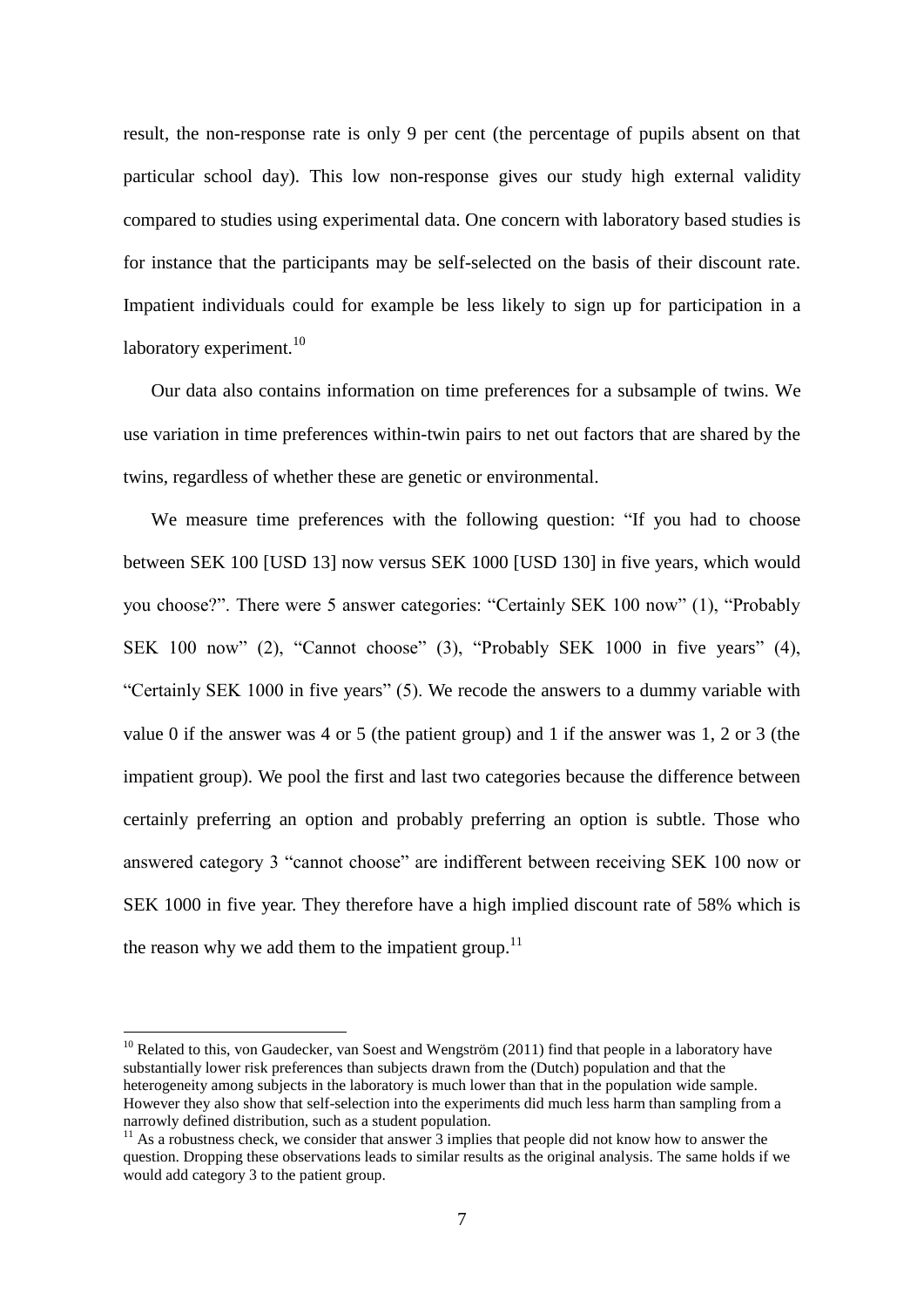Graphs 1-4 show the distribution of the answers for various segments of the population. Graph 1 shows that in spite of the very high implied annual discount rate of 58%, 13% of the children state that they prefer SEK 100 (USD 13) today over SEK 1000 (USD 130) in five years. This number is well in line with discount rates measured in experimental and field studies (see Frederick et al. 2002). The distribution of answers in the twin sample is very similar to the distribution in the full sample. Graph 2 shows that men are more patient than women. This finding has also been documented in other studies (e.g. Dohmen et al. 2010). Graph 3 reveals that people who scored below the median on the cognitive tests are more impatient than those who scored above the median. Graph 4 shows that respondents with at least one highly educated parent are more patient than those with low educated parents.

- Graphs 1-4 -

<u>.</u>

Our data contains many outcomes later in life which one could expect to be related to time preferences. One obvious outcome is achievements in education. Human capital theory posits that people with high discount rates invest less in education than people who prefer to delay their rewards (e.g. Mincer 1958, Becker, 1964). We observe grades in compulsory school and high school and the highest level completed with a diploma (e.g. high school, college). The grade point averages are taken from local school registers in grade nine in compulsory school and in the last year of high school. $^{12}$ 

 $12$  In the 1960s, grades were on a scale of 1-5 and relative to the performance of other students. The population grade distribution was assumed to be normal, which generates a national average for each cohort of 3.0. From 1996 onward, grades are set according to specific goals in the curriculum and not related to the performance of other students. In the 1960s, grades in the compulsory school were given already in  $6<sup>th</sup>$ grade.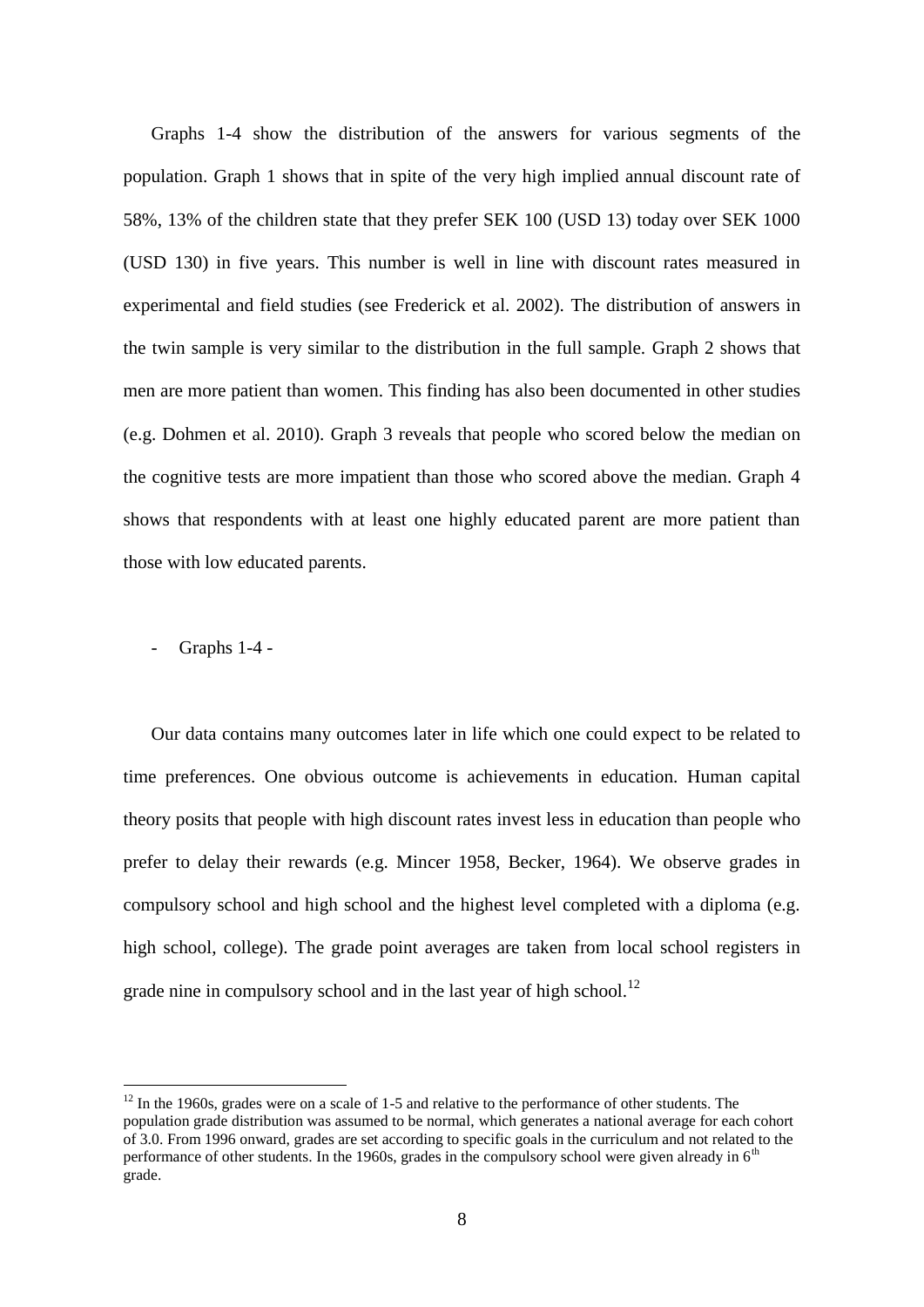We also observe enlistment test scores, calculated as an average of four sub-tests including rapid comprehension, inductive ability, verbal comprehension and spatial ability. Enlistment test scores are often interpreted as measures of cognitive ability but actually reflect knowledge acquired in school. They can therefore better be categorized as achievement tests, not IQ tests (Borghans et al., 2012). Scores on achievement tests are related to personality traits (Borghans et al., 2012; Segal, 2012). Our hypothesis is that people who are willing to invest in their future may do better at these tests.

We also analyze the link between discounting and educational attainment as well as the choice of whether or not to enroll in science track in high school. At that time, having a high school diploma in science was a prerequisite for entering university.

Human capital theory also predicts that time preferences are liked to achievements on the labor market. Individuals who prefer immediate rewards may for instance be less likely to invest in education and work (e.g. DellaVigna and Paserman 2005) and could therefore suffer from worse labor market outcomes. We examine the link between time preferences and unemployment experiences between the years 1993 and 2001, which corresponds to age  $43-51$  of the cohort. <sup>13</sup> We construct this variable as a dummy equalling 1 if the individual has had an unemployment episode at least once during those years.

Then we examine whether time preferences are related to long-run income. The longrun income measure is an average over the years 1990-2001, requiring at least one positive income year during that period. We also use data on whether the individual received social security payments (at least once) during the years 1990-2001.

We also study the relationship between time preferences and measures of risky behavior. Grossman (1972) posits that time preferences are adversely related to

<sup>&</sup>lt;sup>13</sup> Optimally, we would have wanted information on unemployment episodes during all of the cohort's working life, but these data are only available from 1993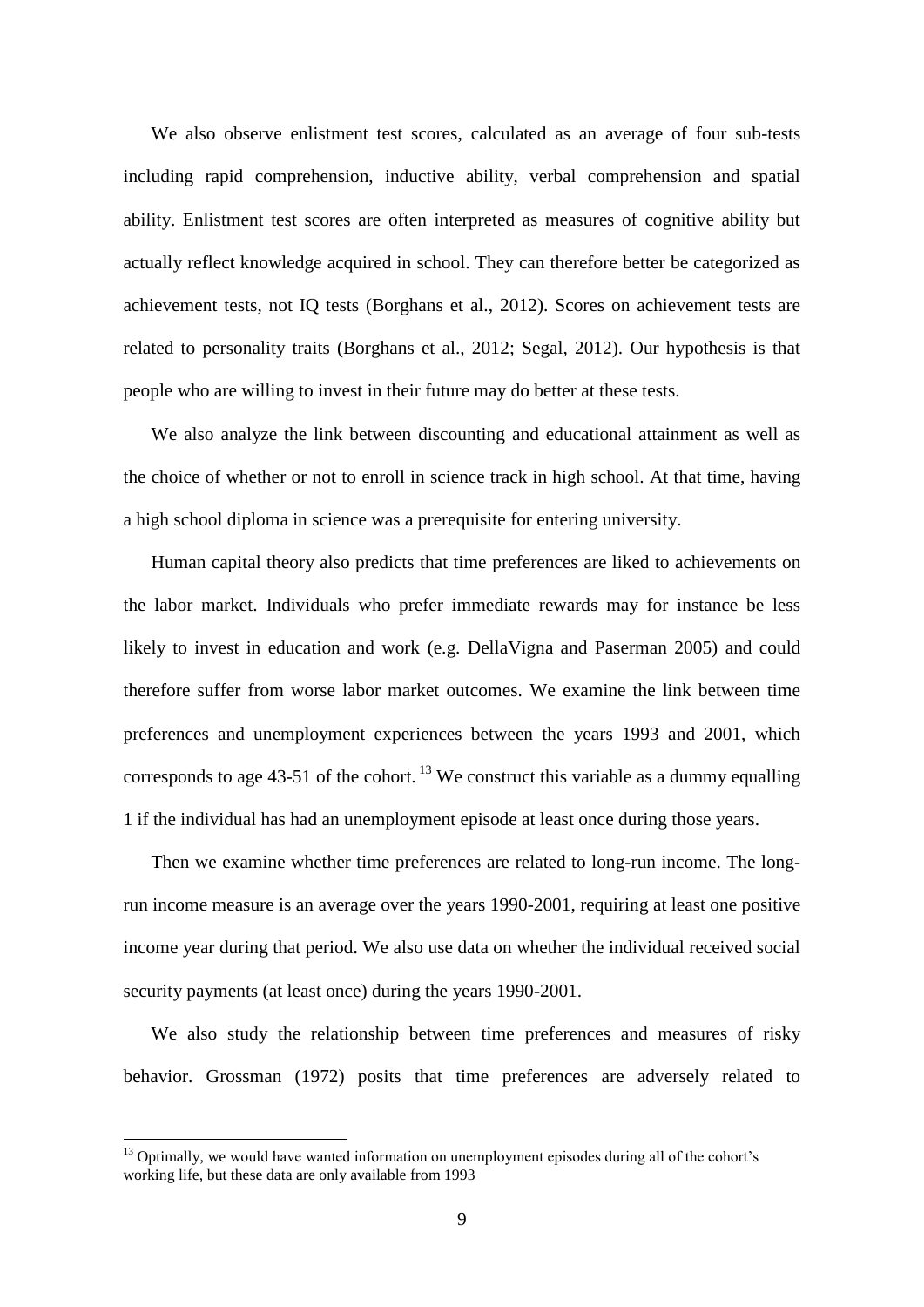investments in health. There is cross-sectional evidence on this relationship but no longitudinal studies. Fuchs (1982) found weak relationships between time preferences and smoking. Bickel, Odum and Madden (1999) find that people with high time preferences are more likely to be smoking. Borghans and Golsteyn (2006) show that high time discounters have a higher BMI. We analyze whether time preferences are related to BMI and other risky behaviors: teen parenting and criminal behavior (between age 15 and 31). For the girls in the cohort, we use information on teenage motherhood and for the boys we use BMI calculated from information on weight and length at age 18 or 19 from draft board data. Information on crime is based on convictions in criminal courts. We measure crime using a dummy set to unity for any conviction between age 15 and 31, zero otherwise.

We use three groups of control variables. The first is a group that we call "predetermined characteristics" which include month of birth, gender and the grade in which the questionnaire was answered.  $14$  The second group controls for parental background characteristics including information on each parent's education from Statistics Sweden's census data (three levels), each parent's income (linearly) and each parent's year of birth (linearly). The parent's incomes were taken from the official tax register in 1963, i.e. prior to the survey. The third group of controls include ability as measured by standardized scores on cognitive tests taken at the same time as the survey was administrated. The test score data from the school survey include one verbal comprehension test, one spatial ability test and one integer sequences test. The maximum

<u>.</u>

 $14$  The survey was directed to children in birth cohort 1953 and the majority of the cohort answered the survey in grade 6. Part of the cohort started school one year earlier than usual (2%) and part of the cohort had to retake a year (7% ). Therefore these fractions of pupils answered the survey in fifth grade and seventh grade respectively.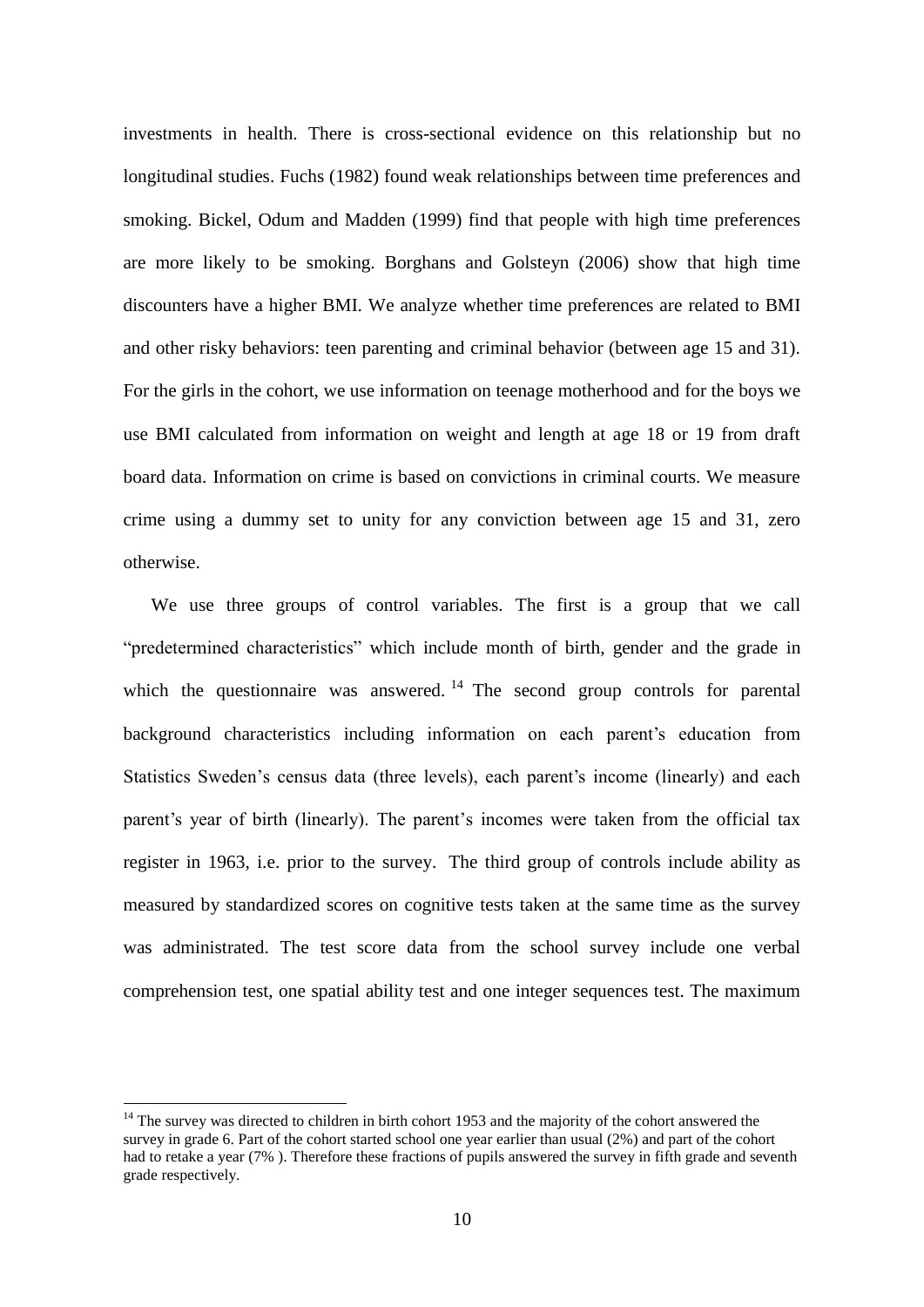score of each test is 40 points, and the test score variable used in the analysis is the sum of the results of these tests, which gives a maximum score of  $120$  points.<sup>15</sup>

The original SBC data set consists of 15118 observations. After selecting out observations with missing values on our main variables, our data contains 12,677 observations. About half of the sample is female and almost half attains a high school degree. 19% attains a university degree. Table A1 in the appendix gives the descriptive statistics on all outcome variables. Table A2 gives information about the relation between time preferences and these variables. Ability and gender are strongly correlated with time preferences. A one standard deviation higher ability at age 13 is related with 5 percentage points (or approximately 25%) lower likelihood of being impatient. Women are 8 percentage points more likely to be impatient. These results are in line with findings by Dohmen et al. (2010). The other control variables have no meaningful relationship with time preferences, a finding that is also reported in Sutter et al. (2011).

#### **3. Results**

1

This section presents the main results of our analysis of the link between time preferences and lifetime outcomes. We start by examining early measures of human capital. Then we proceed to investigating the relationship between time preferences and long-run labor market outcomes and measures of risky behavior.

Table 1 reveals that patience is a very important trait for a successful school career. People who were more patient at age 13 achieved higher school grades in compulsory schools and in high school. Next to this, they more often enrolled in the science track in high school which at that time was a prerequisite for entering university. Patience also improves the likelihood to attain a high school or university diploma.

 $15$  In the analysis we standardize this variable to mean 0 and standard deviation 1.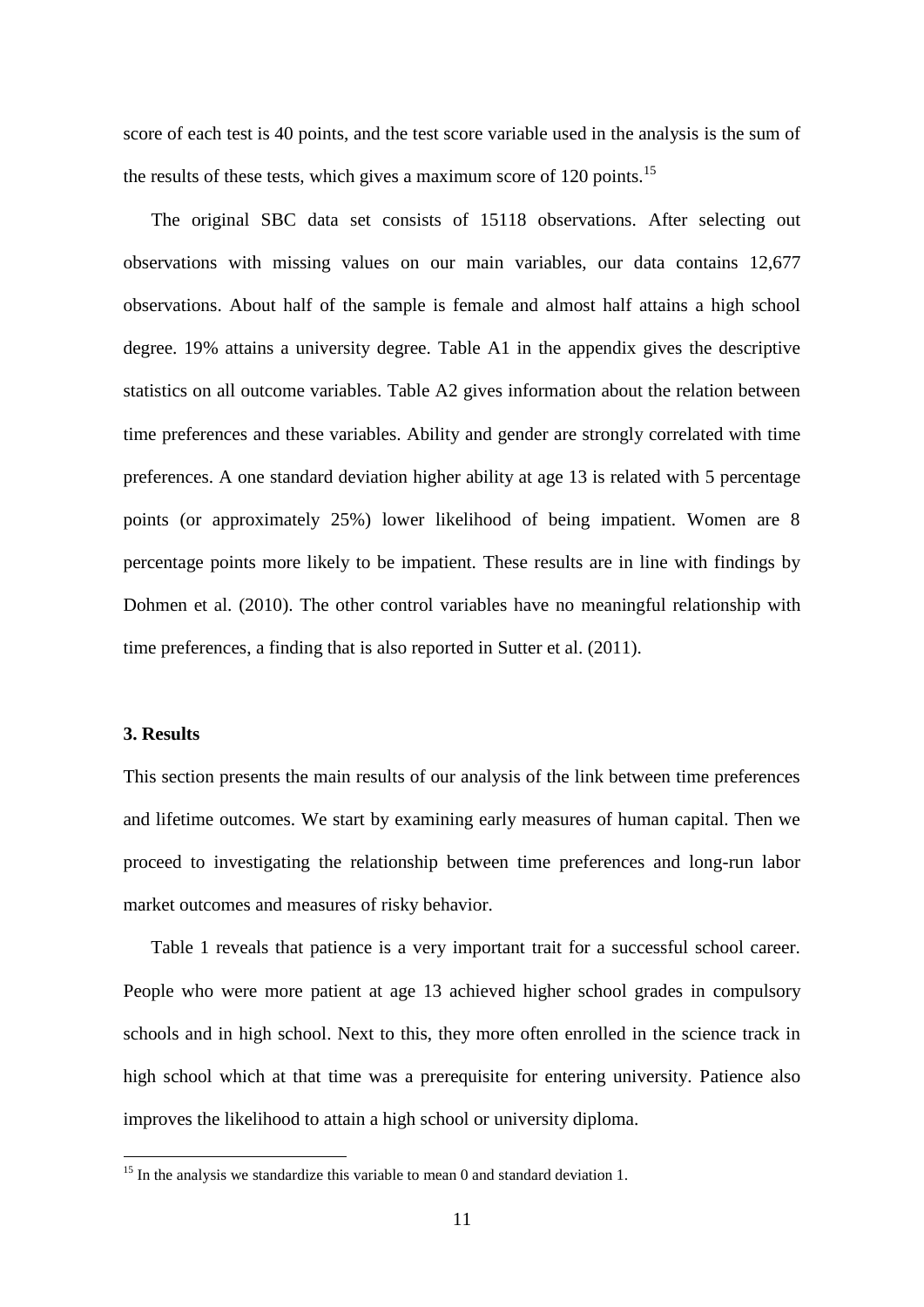The estimated coefficients are sizable. We find that being impatient relates to 0.23 standard deviations lower GPA in comprehensive school and 0.19 standard deviations lower GPA in high school. On average, 21.4% of the sample enrolled in the science track in high school. Those with high time preferences were 4.7 percentage points less likely to attend this track. On average 50.5% of the sample attained a high school diploma. Impatience thus lowers the probability to attain a high school diploma with approximately 9.6 percentage points.<sup>16</sup> Regarding university diplomas, on average 18.8% of the sample attained a university degree and impatience therefore reduced the probability to attain this diploma with 6.7 percentage points.

Table 1 additionally shows that patient boys achieve higher scores on an achievement test which was held during enlistment. Being more impatient is related to a 0.21 standard deviations lower score on this test.

Although we measure patience at an early age and outcomes later in life, we cannot infer a causal relationship from these predictions since there may be potentially important unobserved confounders. One important confounder may be cognitive ability. The analyses displayed in the second and third rows of Table 1, show that including controls for parental education, parental income parental year of birth and cognitive ability measured at age 13 reduces the magnitude of the coefficients but the estimates remain statistically significant by a wide margin.<sup>17</sup> The table clearly shows the importance of controlling for ability. Analyses in earlier papers usually do not control for ability and may therefore overestimate the effects of time preferences.

The data also allow a comparison within twin pairs so that we can eliminate more unobserved confounders. We find that the estimates have the same sign but many are no

 $16$  Note that since impatience is related to attaining a high school diploma, the relationship between impatience and high school GPA is underestimated.

 $17$ <sup>17</sup> The reductions in the coefficients are significant at the 10% level in columns 1, 4, and 5.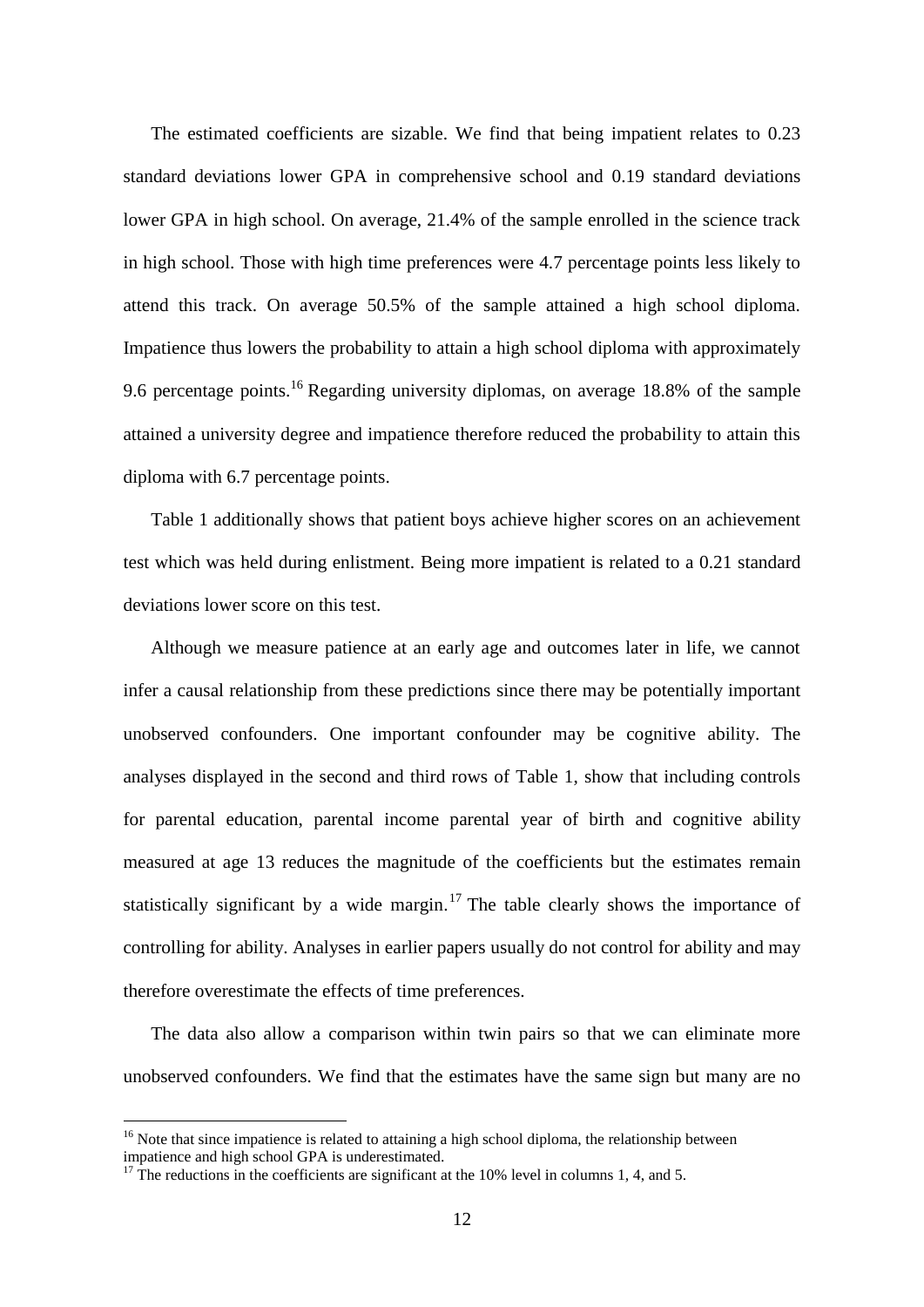longer statistically significant, possibly due to the limited sample size. The point estimates on time preferences for attaining a high school and university exam increase in size and remain significant. One reason for the increased effect size could be measurement error, which tends to be exacerbated in twin fixed effect models (e.g. Griliches 1977). The point estimates for comprehensive school and high school GPA, of the enrolment in the science track and for cognitive test scores taken at military enlistment are reduced are no longer statistically significant.

 $-$  Table  $1-$ 

Table 2 shows the association between impatience and several labor market outcomes and risky behavior. Overall, we see that impatience at young age predicts adverse labor market outcomes and risky behavior but the relationships are weaker than for education. When we control for ability, only the relationships with receipt of welfare and BMI remain significant. One reason for this can be a lack of power. If impatience affects educational attainment which in turn affects income, then we may need more data to be able to detect any effect of impatience on income. Another reason is that impatience may be more important in school than in the labor market. We will elaborate on this idea below.

As can be seen in Table 2, impatience increases the probability of experiencing an unemployment spell between 1993 and 2001 (i.e. between the ages of 40 and 48) with 1.7 percentage points. The estimate does not change when we control for parental background. However, within twin pairs, the effect is much larger. The impatient twins are 20 percentage points more likely to have an unemployment spell than their patient twin sibling.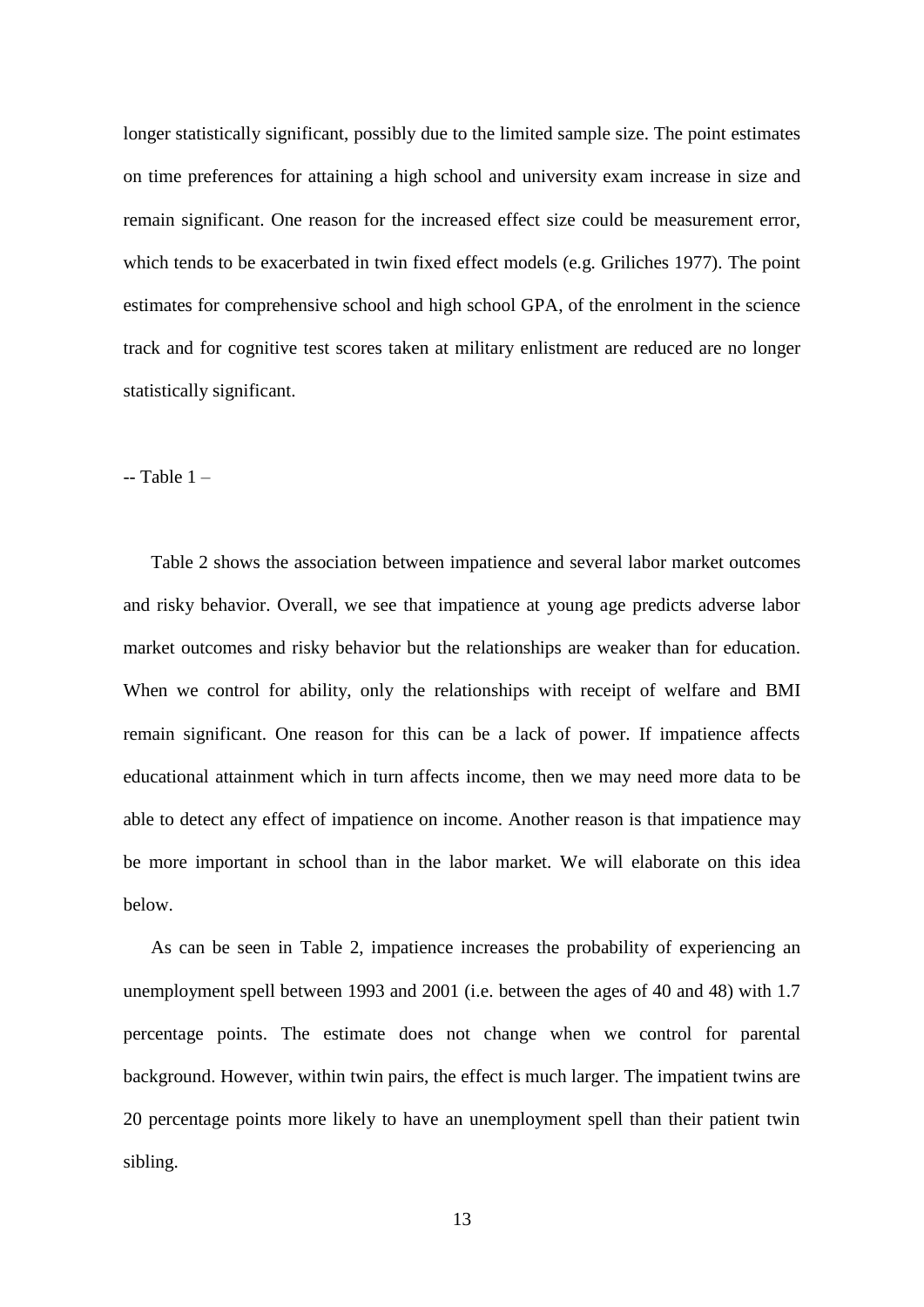We also find that impatient people earn 8% less than patient people. Part of this relationship is apparently driven by cognitive ability as the inclusion of such controls reduces the point estimate to approximately 3%. This estimate is only marginally insignificant at the 10 percent level.

Table 2 also shows that the probability to receive social assistance between age 37 and 48 is 3.4 percentage points higher for impatient people than for patient people. This estimate also reduces when controlling for cognitive ability but remains significant.

Next, we examine the relationship between impatience and teen pregnancy. We have information on teenage parenthood for girl only, and the occurrence of teen pregnancy in this cohort is low (3.3%). The estimates show that there does not seem to be a strong relationship between impatience and teen pregnancy.

In line with the cross sectional evidence provided in Borghans and Golsteyn (2006), we find that impatience is associated with a higher BMI. Being impatient is related to 2.4 percentage points higher likelihood to be obese (a Body Mass Index over 30). As discussed by Borghans and Golsteyn, one reason may be that impatient people may value candy, fast food and other instant satisfiers more than patient people. Finally, iImpatient people are also more likely to be convicted of a crime between the ages of 15-31. However, this relationship seems to a large extent be driven by cognitive ability.

-- Table 2 --

#### *Sensitivity analyses*

The results presented so far rely on our impatience variable being specified as a dummy variable equaling 1 if people answer that they are certain, almost certain or indifferent toward choosing the 1000 SEK in five years option relative to the 100 SEK today option.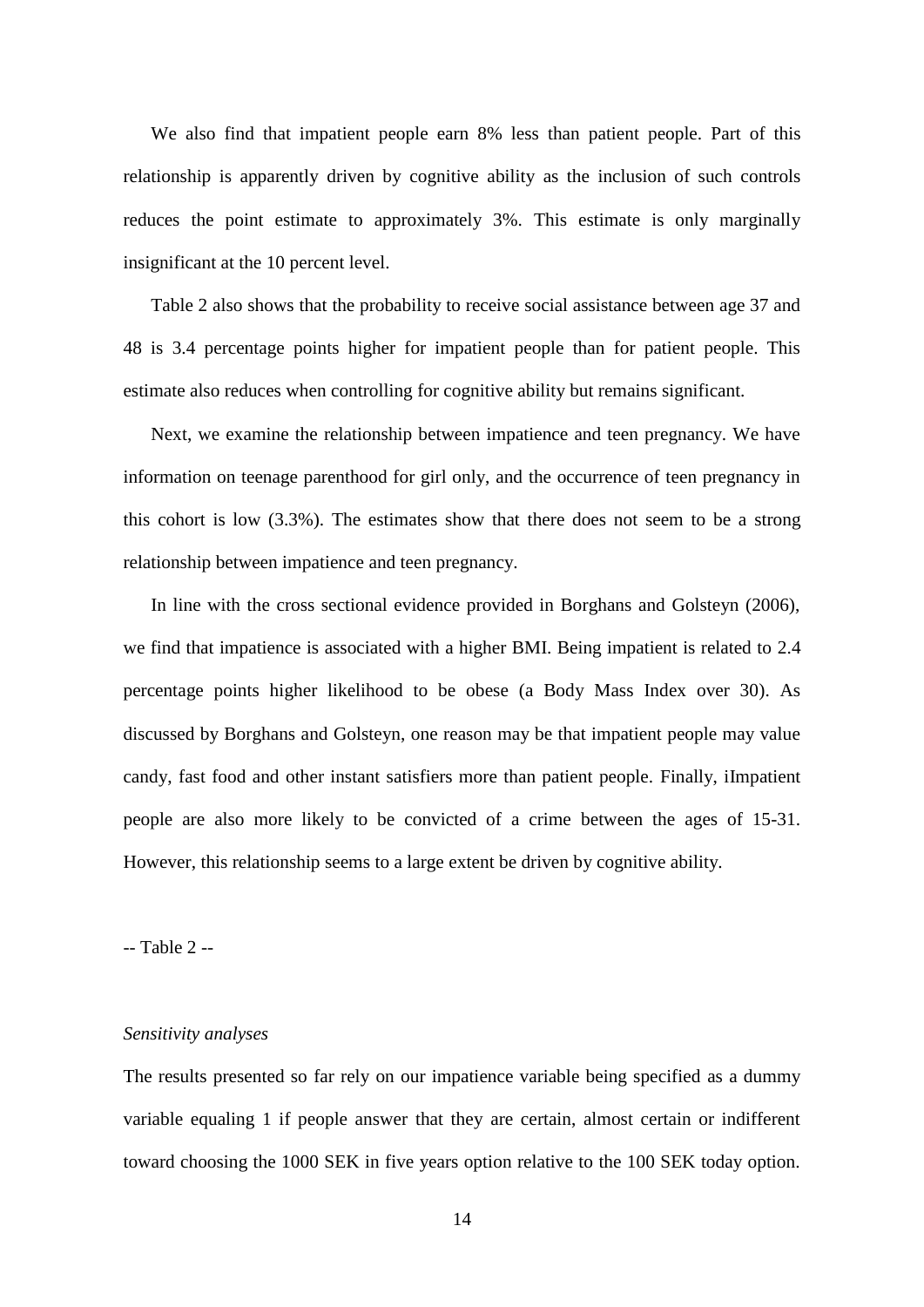We chose to pool these three categories because of subtle differences in the answer categories.

Table 3 shows robustness analyses with other specifications of the impatience variable. The results show that if we pool the answer category "indifferent" with the answer categories (almost) certainly not, the results change only marginally and if anything become stronger (e.g. for science track, unemployment and criminal conviction).

In column 3, we do not pool any of the categories. The column shows that, except for unemployment, all relationships are robust to this change in the coding of the time preferences variable. One advantage of this specification is that we can more easily interpret the effect size. For instance, the estimates reveal that one standard deviation more impatience is related to 2.6 percent less income. The magnitude of the effect of impatience on compulsory school grades is substantial: a one standard deviation increase in our measure of impatience almost corresponds to the gender gap in school performance.

In the fourth column we use the principal component of different proxies for discount rates available in our data set. Except for teen parenting the results are remarkably stable. The results now indicate that a one standard deviation increase in impatience is associated with 2.8 percent less income.

#### -- Table 3 --

#### *Extensions of the analysis*

Having established that our results are robust to changes in how we measure impatience, we continue by analyzing whether the link between time preferences and lifetime outcomes differs for various segments of the population. An interesting question is whether the relationships differ between men and women, between people with high and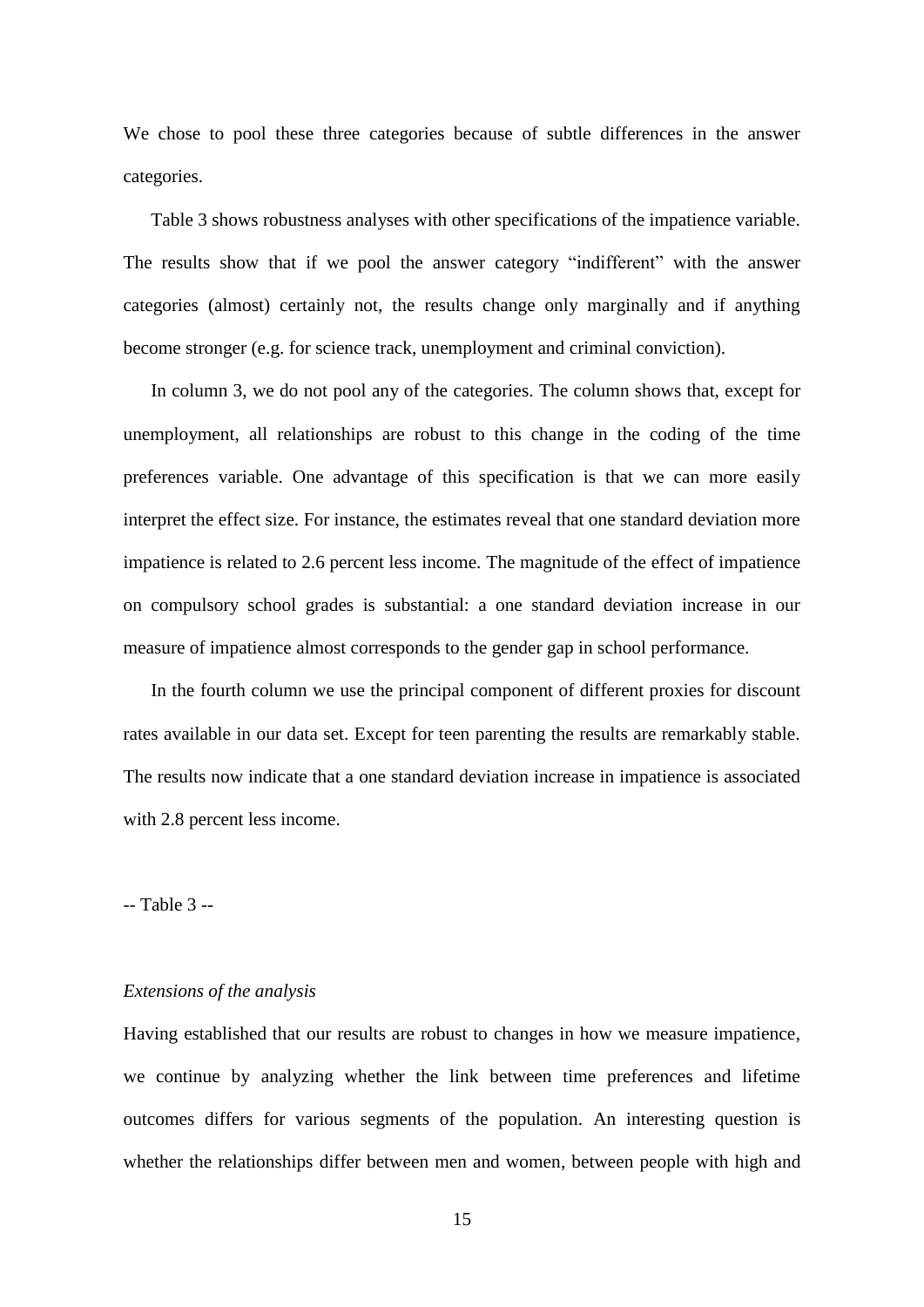low cognitive test scores, or between people with rich and poor parental background. We analyze this by interacting our measure of impatience with respectively a dummy for sex, our measure of ability at age 13, and with a dummy whether the respondent had a highly educated father.

The results in table 4 show that the interaction with sex is statistically significant for GPA, choosing a science track, income and crime. This implies that for women it appears to be less harmful to be impatient early in life than for men.

The interaction with ability gives ambiguous results. At school, those with more ability suffer more from being impatient than those with low ability, while later in life more able people seem to suffer less from impatience. One (speculative) explanation for this may that one underlying aspect of time preferences is some form of restless energy. At school, it harms students to be restless. At work later in life, it could potentially lead to higher productivity.

The interaction between parental socioeconomic status and impatience is never statistically significant.

-- Table 4 --

#### **4. Conclusions**

This paper analyzes the relationship between impatience and outcomes later in life. Using unique longitudinal data, we find evidence that impatience is related especially to worse educational attainment, but also to a number of labor market outcomes and risky behaviors.

Our analyses provide first evidence of the importance of impatience when young for later in life outcomes. This result is important in combination with earlier evidence that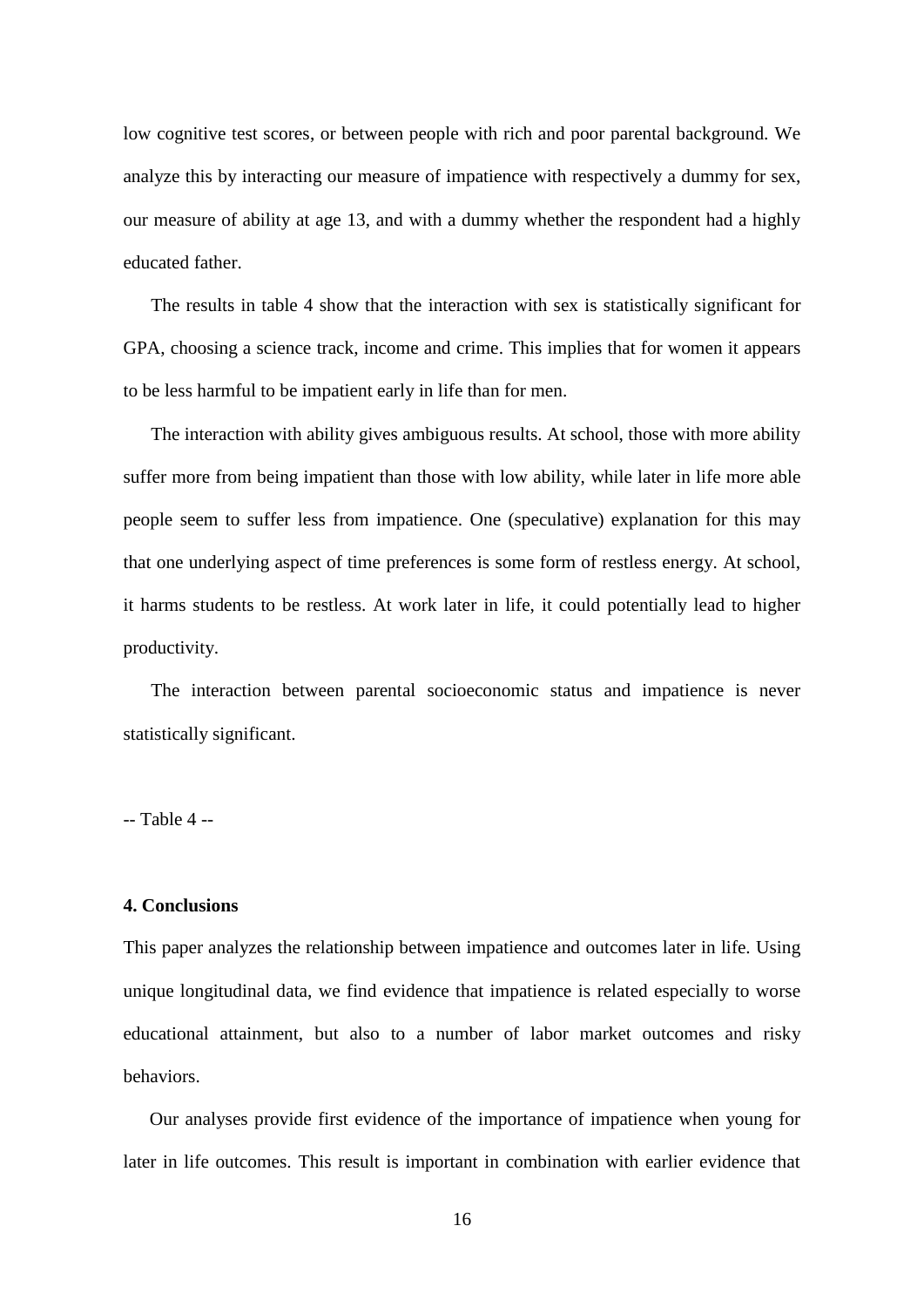time preferences are malleable. A recent paper by Perez-Arce (2011) shows for instance that education affects time preferences and Bishai (2004) shows that time preferences rates change substantially after age 29. Results from personality psychology confirm the finding that the ability to delay gratification can develop over time (Mishel and Ayduk, 2003; Carduchi, 2009). Recent research has suggested that active decision making and optimal default choices can potentially moderate high discount rates (e.g. Carroll et al. 2009). Time preferences therefore appear to be more malleable than for instance intelligence. This result has also been documented for personality traits. A large body of psychological research has stressed that personality traits may be influenced by the environment during childhood and that they do not stabilize until late during adolescence (e.g. Borghans et al. 2008). The malleability of patience thus provides scope for policy to reduce time preferences rates. To the extent that our estimates capture causal effects, our analysis indicates that the returns of such interventions are potentially high.

#### **References**

- Almlund, M., Duckworth, A., Heckman, J. and Kautz, T. (2011) "Personality Psychology and Economics," in E. Hanushek, S. Machin, and L. Woessman, eds., Handbook of the Economics of Education, Amsterdam: Elsevier, 1-181.
- Becker, G. (1964), "*Human Capital, a Theoretical and Empirical Analysis with Special Reference to Education*," Columbia University Press, NY.
- Becker, G. and Mulligan, C. (1997), "The Endogenous Determination of Time Preferences," *Quarterly Journal of Economics* 112 (3), 729–758.
- Bickel, W., Odum, A., Madden, G. (1999), "Impulsivity and cigarette smoking: delay discounting in current, never, and exsmokers," *Psychopharmacology* 146 (4), 447– 454.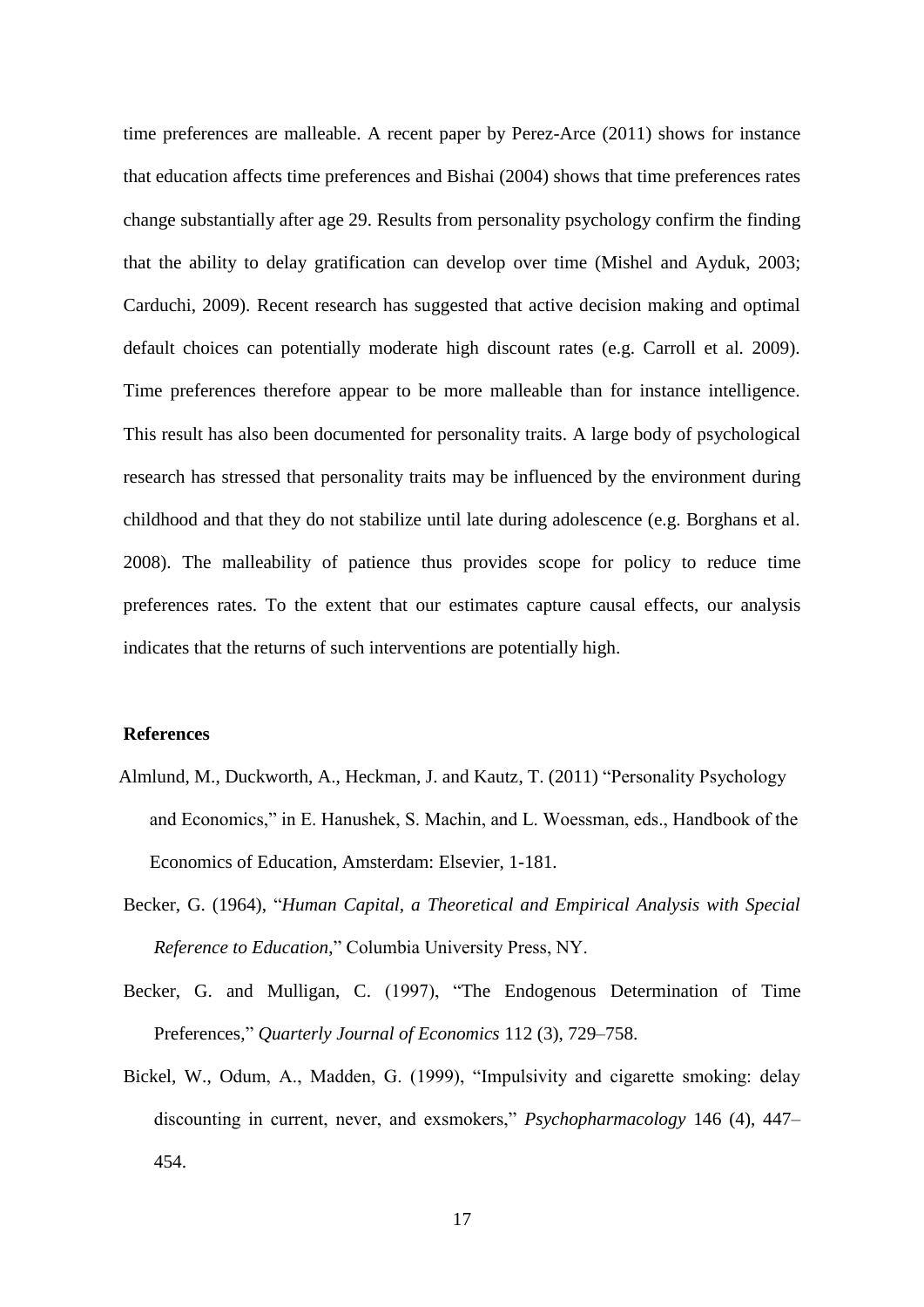- Bishai, D. (2004), "Does Time Preferences Change with Age?," *Journal of Population Economics* 17 (4), 583-602.
- Borghans, L., Duckworth, A., Heckman, J., and ter Weel, B. (2008), "The Economics and Psychology of Personality Traits," *Journal of Human Resources* 43 (4), 972-1059.
- Borghans, L. and Golsteyn, B. (2006), "Time Discounting and the Body Mass Index, Evidence from the Netherlands," *Economics and Human Biology* 4 (1), 39-61.
- Borghans, L., Golsteyn, B., Heckman, J. and Humphries, J.E. (2012), "IQ, Achievement and Personality," Unpublished Manuscript, University of Chicago.
- Cadena, B. and Keys, B. (2011), "Human Capital and the Lifetime Costs of Impatience," Unpublished manuscript, Harris School of Public Policy, University of Chicago.
- DellaVigna, S. and Paserman, D. (2005), "Job Search and Impatience," *Journal of Labor Economics* 23 (3), 527-588.
- Dohmen, T., Falk, A., Huffman, D. and Sunde, U. (2010), "Are Risk Aversion and Impatience Related to Cognitive Ability?," *American Economic Review,* 100 (3), 1238-1260.
- Frederick, S., Loewenstein, G. and O"Donoghue, T. (2002), "Time Discounting and Time Preferences: A Critical Review," *Journal of Economic Literature* XL, 351–401.
- Fuchs, V. (1982), "Time Preferences and Health: an Exploratory Study," in V. Fuchs, ed., *Economic Aspects of Health*, Chicago, University of Chicago Press.
- Gaudecker, H-M von, Soest, A. Van, and Wengström, E. (2011), "Experts in Experiments: How Selection Matters for Estimated Distributions of Risk Preferences", IZA Discussion Paper 5575.
- Grossman, M. (1972), "On the Concept of Health Capital and the Demand for Health," *Journal of Political Economy* 80 (2), 223–255.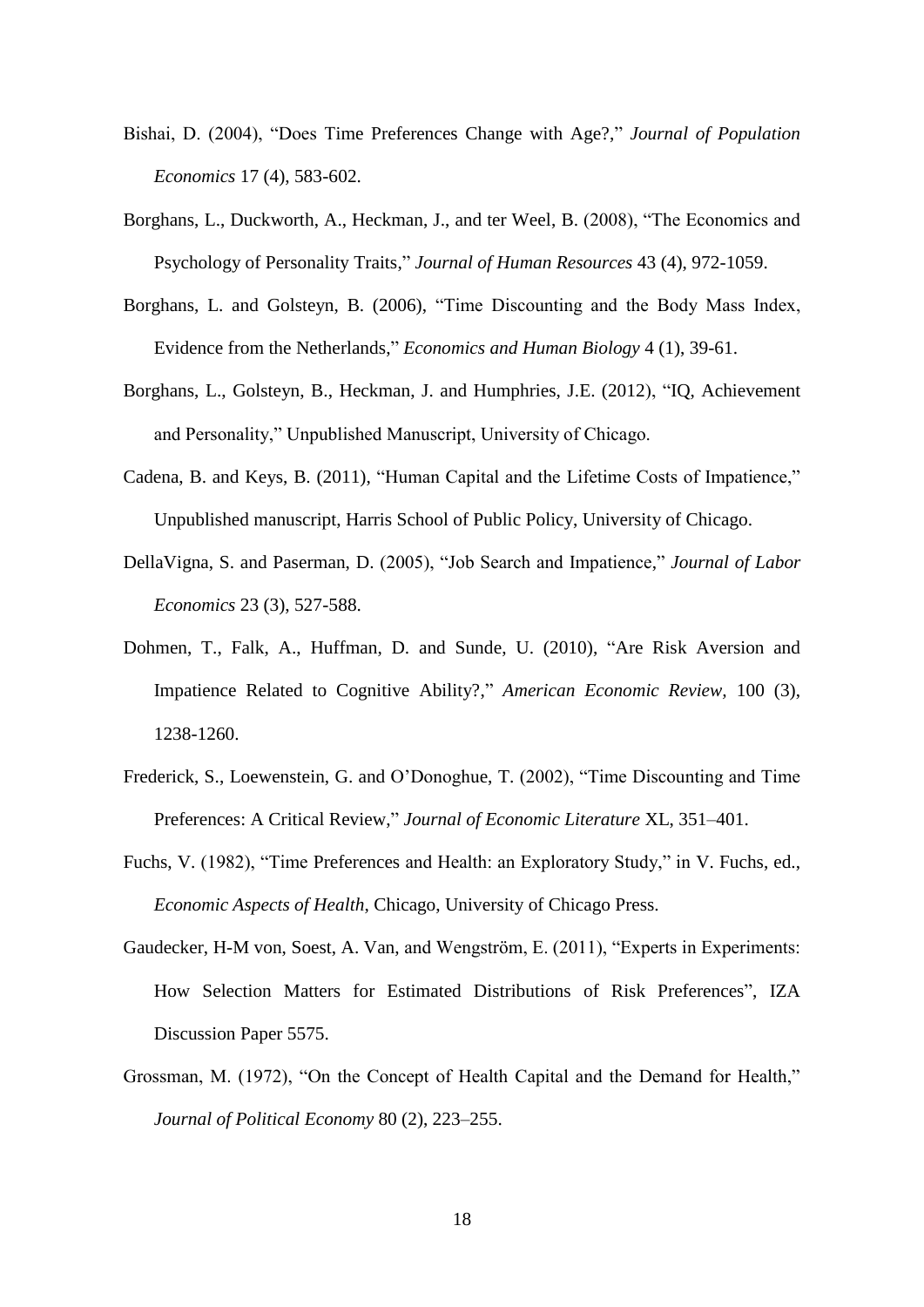- Heckman, J., Stixrud, J. and Urzua, S. (2006): "The Effects of Cognitive and Noncognitive Abilities on Labor Market Outcomes and Social Behavior," *Journal of Labor Economics* 24 (3), 411-482.
- Heineck, G. and Anger, S. (2010), "The Returns to Cognitive Abilities and Personality Traits in Germany," *Labour Economics* 17 (3), 535–546.
- Krueger, A. (1999), "Experimental Estimates of Education Production Functions," *Quarterly Journal of Economics* 114 (2), 497-532.
- Mincer, J. (1958), "Investment in Human Capital and Personal Income Distribution," *Journal of Political Economy* 66 (4), 281-302.
- Mischel, W., Shoda, Y. and Rodriguez, M. (1989), "Delay of Gratification in Children," *Science* 244 (4907), 281-302.
- Perez-Arce, F. (2011), "The Effect of Education on Time Preferences," Rand Labor and Population Series WR-844.
- Samuelson, P. (1937), "A Note on Measurement of Utility," *Review of Economic Studies* 4 (2), 155-167.
- Segal, C. (2012), "Working When No One is Watching: Motivation, Test Scores and Economic Success," *Management Science*, forthcoming.
- Shamosh, N. and Gray, J. (2007), "Delay Discounting and Intelligence: A Meta-Analysis," Unpublished manuscript. Department of Psychology, Yale University.
- Stenberg, S.-Å. and Vågerö, D. (2006), "Cohort Profile: The Stockholm Birth Cohort of 1953," *International Journal of Epidemiology* 35, 546-548.
- Sutter, M., Kocher, M., Rutzler, D. and Trautmann, S. (2011), "Impatience and Uncertainly: Experimental Decisions Predict Adolecents' Field Behavior," forthcoming *American Economic Review*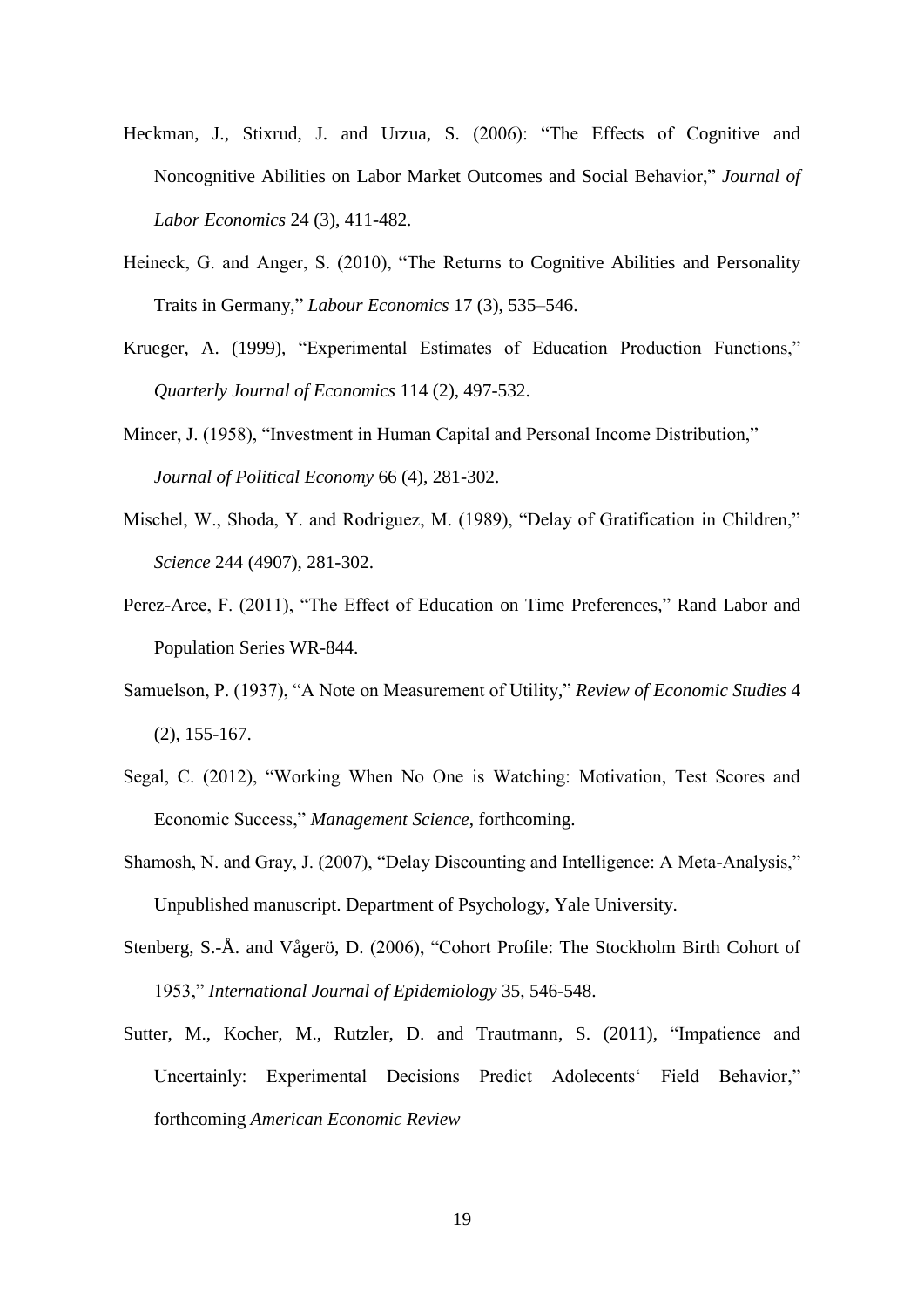**Figure 1 Distribution of time preferences**



*Notes:* Figure 1 shows the distribution of answers to the question: "If you had to choose between SEK 100 [USD 15] now versus SEK 1000 [USD 150] in five years, which would you choose?". Categories (1) to (5) represents respondents stating: "Certainly SEK 100 now" (1), "Probably SEK 100 now" (2), "Cannot choose" (3), "Probably SEK 1000 in five years" (4), "Certainly SEK 1000 in five years" (5). The sample consists of all children born in Stockholm county in the year 1953. The survey was administrated in grade 6 when most respondents were aged 13. The number of respondents who answered the question is in the full sample 12,715 and in the twin sample 256.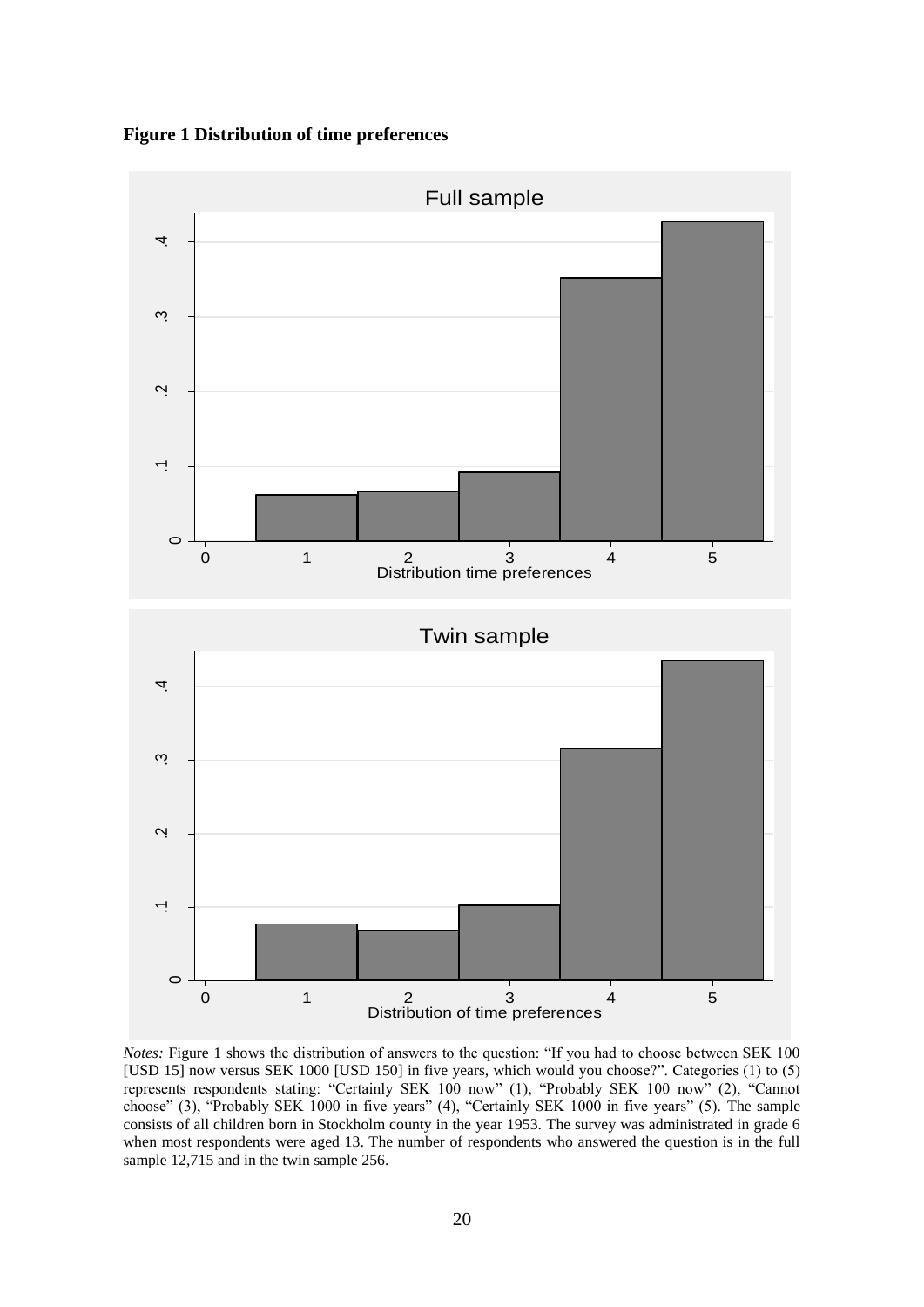

**Figure 2 Gender differences in the distribution of time preferences**

*Notes:* Figure 2 shows the distribution of answers to the question: "If you had to choose between SEK 100 [USD 15] now versus SEK 1000 [USD 150] in five years, which would you choose?". Categories (1) to (5) represents respondents stating: "Certainly SEK 100 now" (1), "Probably SEK 100 now" (2), "Cannot choose" (3), "Probably SEK 1000 in five years" (4), "Certainly SEK 1000 in five years" (5). The sample consists of all children born in Stockholm county in the year 1953. The survey was administrated in grade 6 when most respondents were aged 13. The number of female respondents who answered the question is 6,267 and the number of male respondents is 6,448.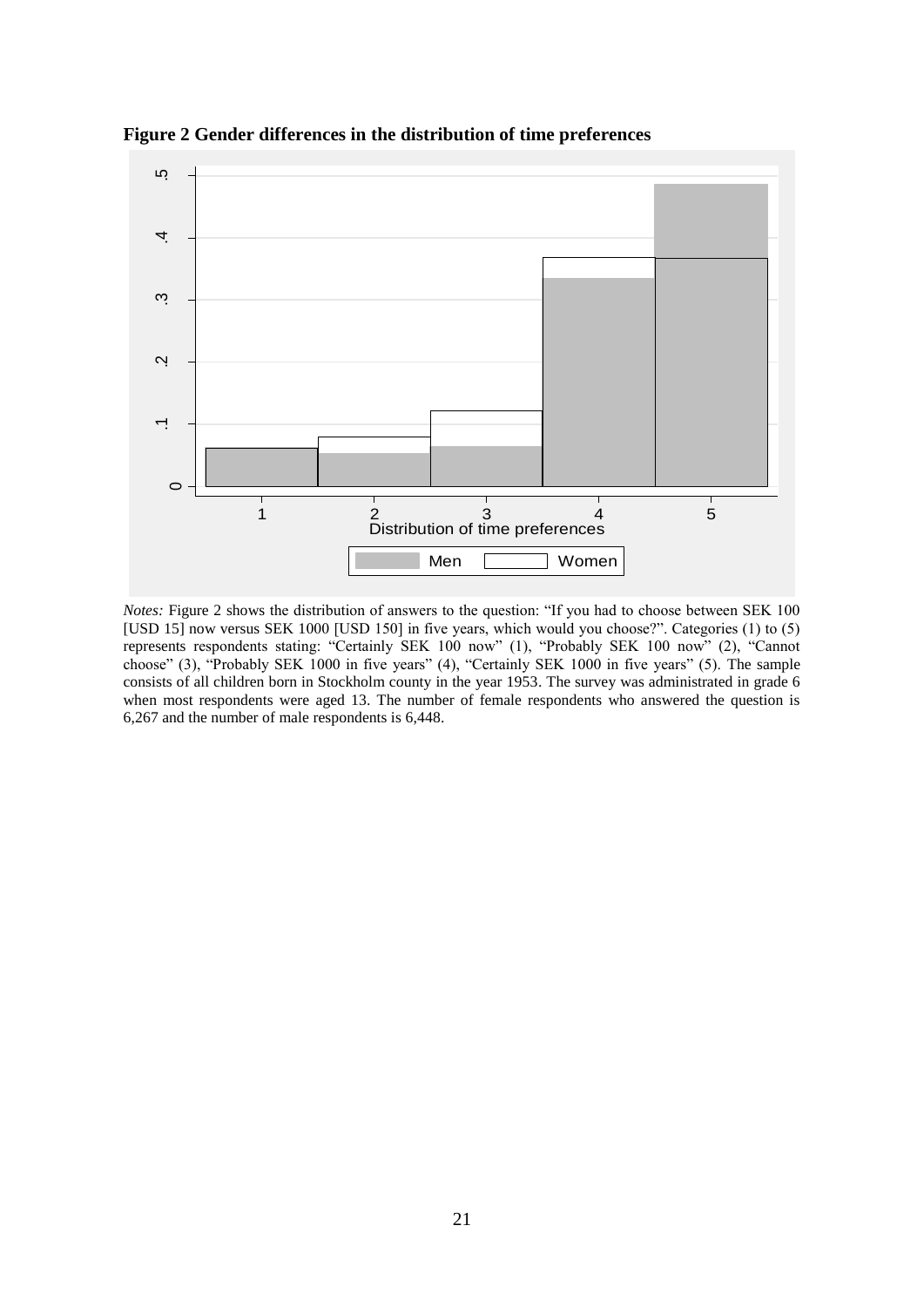**Figure 3 Ability differences in time preferences**



*Notes:* Figure 3 shows the distribution of answers to the question: "If you had to choose between SEK 100 [USD 15] now versus SEK 1000 [USD 150] in five years, which would you choose?". Categories (1) to (5) represents respondents stating: "Certainly SEK 100 now" (1), "Probably SEK 100 now" (2), "Cannot choose" (3), "Probably SEK 1000 in five years" (4), "Certainly SEK 1000 in five years" (5). The sample consists of all children born in Stockholm county in the year 1953. The survey was administrated in grade 6 when most respondents were aged 13. The number of respondents who scored at least median in cognitive tests taken at the same time as the survey is 6,907 and the number of respondents who scored below the median is 5,808.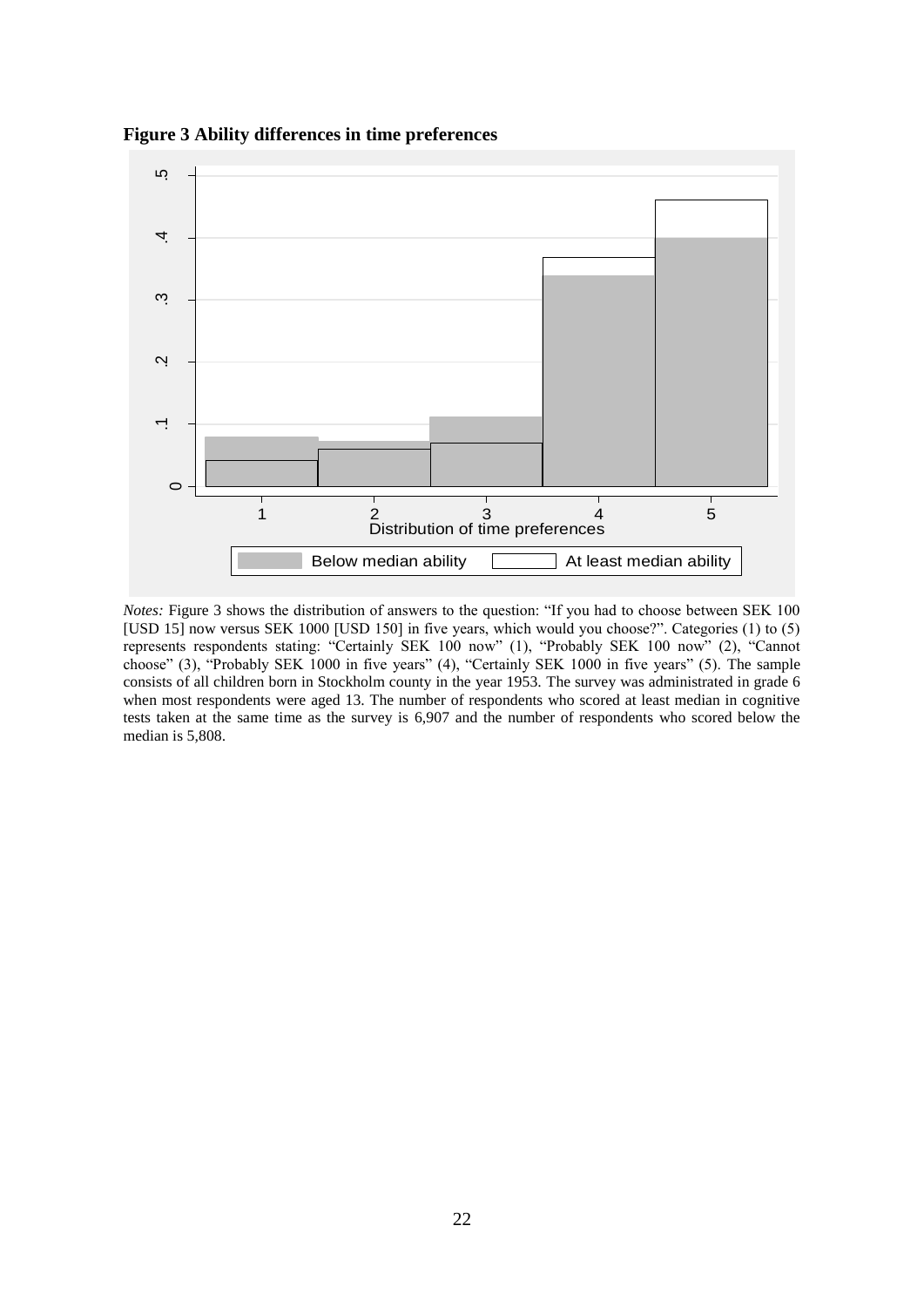

**Figure 4 Differences in time preferences by parental education** 

*Notes:* Figure 4 shows the distribution of answers to the question: "If you had to choose between SEK 100 [USD 15] now versus SEK 1000 [USD 150] in five years, which would you choose?". Categories (1) to (5) represents respondents stating: "Certainly SEK 100 now" (1), "Probably SEK 100 now" (2), "Cannot choose" (3), "Probably SEK 1000 in five years" (4), "Certainly SEK 1000 in five years" (5). The sample consists of all children born in Stockholm county in the year 1953. The survey was administrated in grade 6 when most respondents were aged 13. The number of respondents with parents having at most compulsory education is 5,720 and the number of respondents with at least one parent having completed education beyond the compulsory level is 4,670.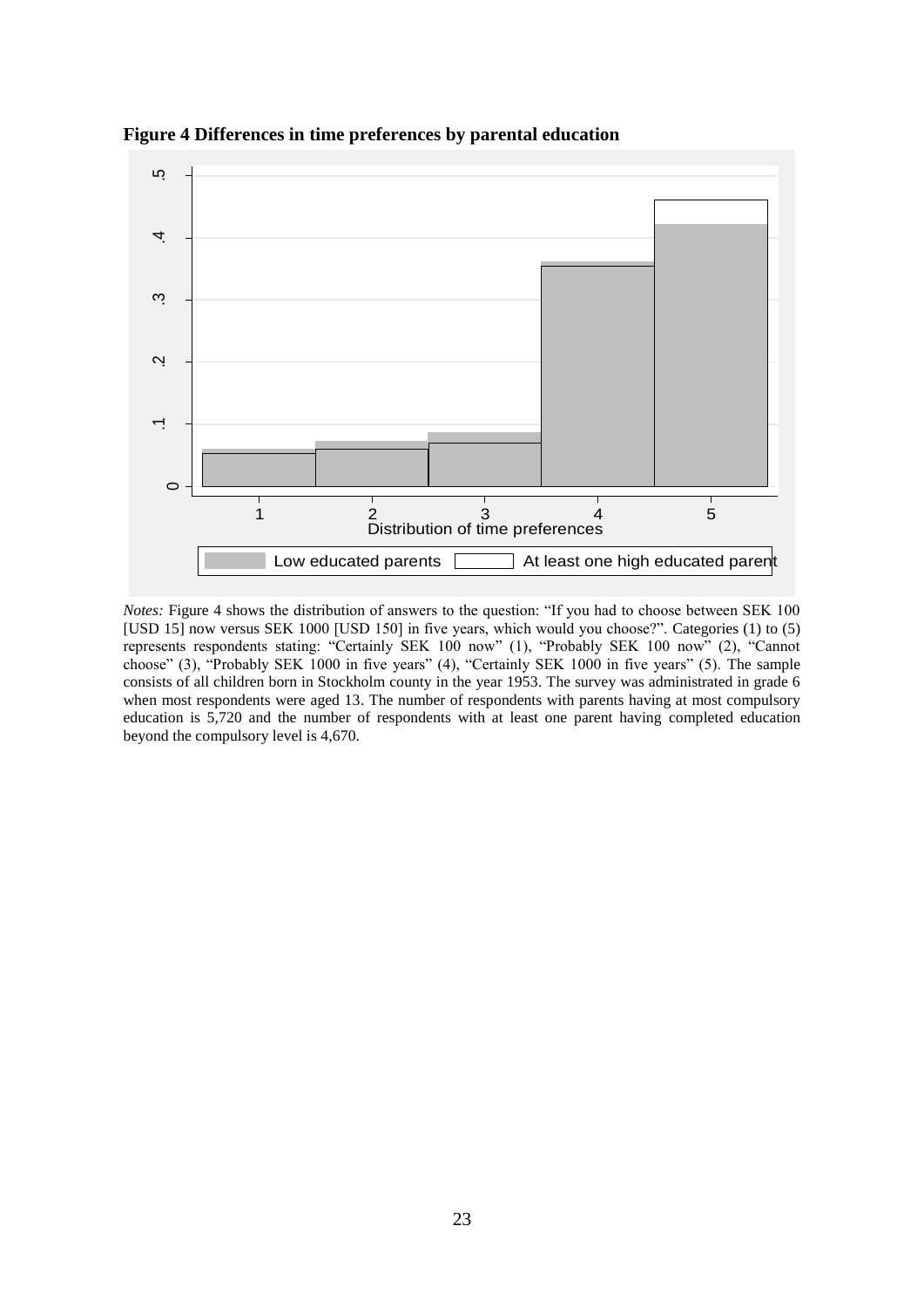### **Table 1. The link between time preferences and human capital**

|                                           | Compulsory | High school | $=1$ if science | $=1$ if     | $=1$ if    | Cognitive  |
|-------------------------------------------|------------|-------------|-----------------|-------------|------------|------------|
|                                           | school GPA | <b>GPA</b>  | track in high   | graduated   | graduated  | skills at  |
|                                           |            |             | school          | high school | university | enlistment |
|                                           |            |             | graduating      |             |            |            |
|                                           | (1)        | (2)         | (3)             | (4)         | (5)        | (6)        |
| A. Full sample                            |            |             |                 |             |            |            |
| Controlling for predetermined             | $-.230***$ | $-.189***$  | $-.047***$      | $-.096***$  | $-.067***$ | $-.211***$ |
| characteristics (i)                       | (.022)     | (.033)      | (.013)          | (.011)      | (.007)     | (.031)     |
| Controlling for parental background (ii)  | $-.199***$ | $-.177***$  | $-.041***$      | $-.081***$  | $-.056***$ | $-.191***$ |
|                                           | (.021)     | (.032)      | (.012)          | (.010)      | (.007)     | (.031)     |
| Controlling for cognitive test scores age | $-.079***$ | $-.120***$  | $-.016*$        | $-.036***$  | $-.031***$ | $-.081***$ |
| 13(iii)                                   | (.019)     | (.031)      | (.012)          | (.010)      | (.007)     | (.028)     |
| Mean of dependent variable                | N/A        | N/A         | .213            | .499        | .185       | N/A        |
| Number of observations                    | 11,814     | 5,980       | 5,980           | 12,677      | 12,677     | 6,426      |
| B. Twin sample                            | $-.055$    | $-.147$     | $-.077$         | $-.171*$    | $-.114*$   | $-067$     |
|                                           | (.156)     | (.223)      | (.075)          | (.095)      | (.068)     | (.171)     |
| Mean of dependent variable                | N/A        | N/A         | .214            | .481        | .185       | N/A        |
| Number of twin pairs                      | 112        | 72          | 72              | 121         | 121        | 85         |

*Notes:* The table shows the coefficient on a dummy set to unity if the child at age 13 with certainty, almost certainty or indifferently prefers 100 SEK (15 USD) today versus 1000 SEK (150 USD) in five years. Each cell represents a separate regression. The sample consists of children born in Stockholm county in 1953. Continuous dependent variables are standardized. Row (i) controls with dummies for month of birth, gender and the grade when the questionnaire was answered. Row (ii) additionally controls for each parent's education (three levels), each parent's income (linearly) and each parent's year of birth (linearly). Row (iii) additionally controls for ability as measured by standardized scores on cognitive tests taken at the same time as the survey was administrated. \*\*\* = significant at the 1 % level \*\* = significant at the 5 % level  $* =$  significant at the 10 % level.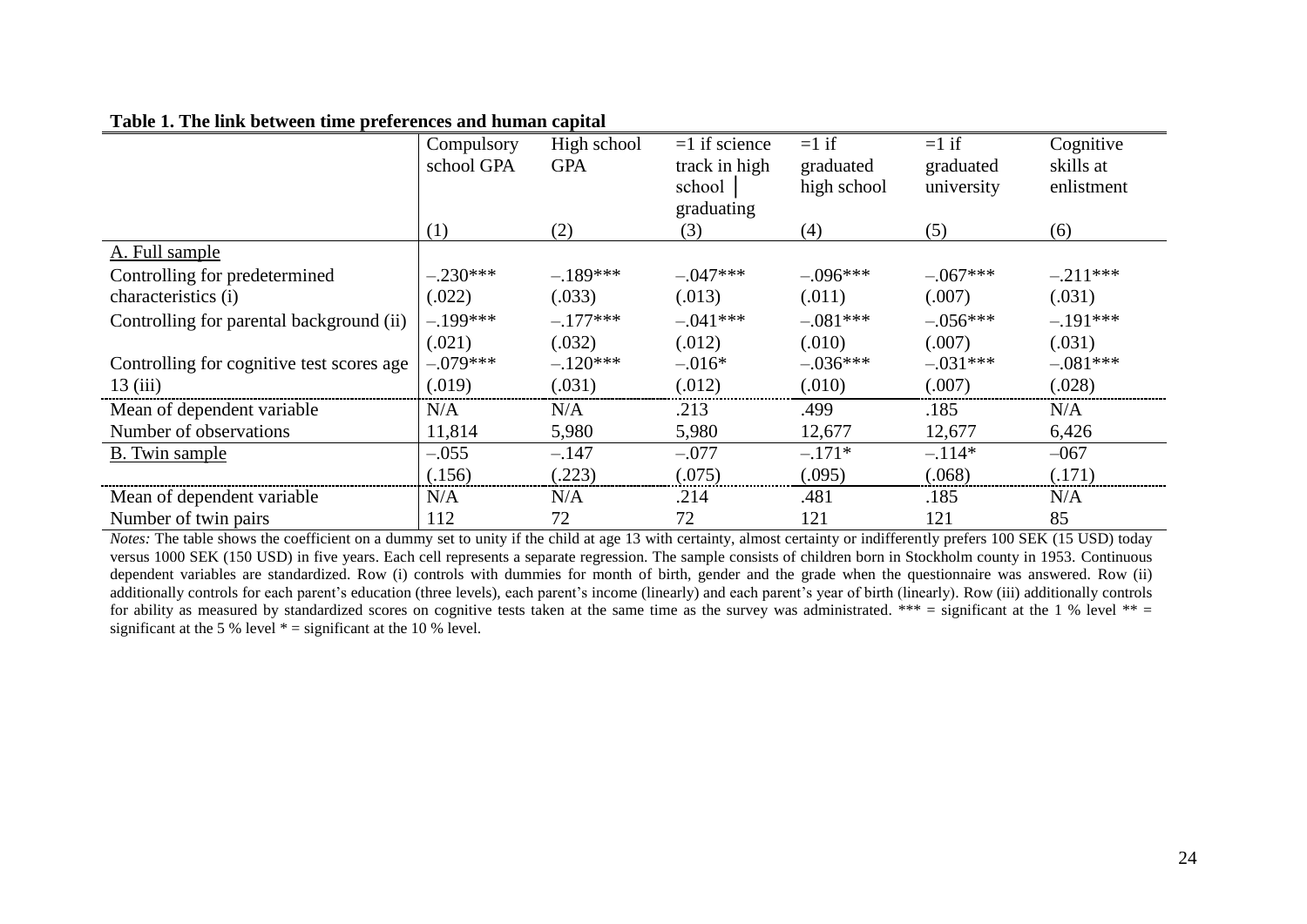|                                           | $=1$ if<br>unemployed<br>in 1993-2001 | log Long-run<br>income | $=1$ if received<br>welfare in<br>1990-2001 | $=1$ if teen<br>parent (girls)<br>only) | $=1$ if BMI $>30$<br>(boys only) | $=1$ if criminal<br>conviction<br>between age |
|-------------------------------------------|---------------------------------------|------------------------|---------------------------------------------|-----------------------------------------|----------------------------------|-----------------------------------------------|
|                                           | (1)                                   | (2)                    | (3)                                         | (4)                                     | (5)                              | 15 and 31<br>(6)                              |
| A. Full sample                            |                                       |                        |                                             |                                         |                                  |                                               |
| Controlling for predetermined             | $.017*$                               | $-.078***$             | $.035***$                                   | $.010*$                                 | $.024**$                         | $.021***$                                     |
| characteristics (i)                       | (.010)                                | (.021)                 | (.009)                                      | (.006)                                  | (.011)                           | (.008)                                        |
| Controlling for parental background (ii)  | .016                                  | $-.069***$             | $.030***$                                   | .008                                    | $.023**$                         | $.018**$                                      |
|                                           | (.010)                                | (.021)                 | (.009)                                      | (.006)                                  | (.011)                           | (.008)                                        |
| Controlling for cognitive test scores age | .005                                  | $-.031$                | $.017*$                                     | .004                                    | $.021*$                          | .004                                          |
| 13(iii)                                   | (.010)                                | (.021)                 | (.009)                                      | (.006)                                  | (.011)                           | (.008)                                        |
| Mean of dependent variable                | .291                                  | 12.06                  | .282                                        | .033                                    | .116                             | .198                                          |
| Number of observations                    | 12,667                                | 12,236                 | 12,236                                      | 6,066                                   | 6,426                            | 12,677                                        |
| B. Twin sample                            | $.200**$                              | $-.504$                | $.20**$                                     | .033                                    | .083                             | $-.086$                                       |
|                                           | (.098)                                | (.360)                 | (.100)                                      | (.058)                                  | (.081)                           | (.085)                                        |
| Mean of dependent variable                | .272                                  | 12.08                  | .257                                        | .034                                    | .040                             | .162                                          |
| Number of twin pairs                      | 121                                   | 117                    | 117                                         | 117                                     | 85                               | 132                                           |

**Table 2. The link between time preferences, long–run labor market outcomes and measures of risky behavior** 

Notes: The table shows the coefficient on a dummy set to unity if the child at age 13 with certainty, almost certainty or indifferently prefers 100 SEK (15 USD) today versus 1000 SEK (150 USD) in five years. Each cell represents a separate regression. Each cell represents a separate regression. The sample consists of children born in Stockholm county in 1953. Row (i) controls with dummies for month of birth, gender and the grade when the questionnaire was answered. Row (ii) additionally controls for each parent's education (three levels), each parent's income (linearly) and each parent's year of birth (linearly). Row (iii) additionally controls for ability as measured by standardized scores on cognitive tests taken at the same time as the survey was administrated. \*\*\* = significant at the 1 % level \*\* = significant at the 5 % level \* = significant at the 10 % level.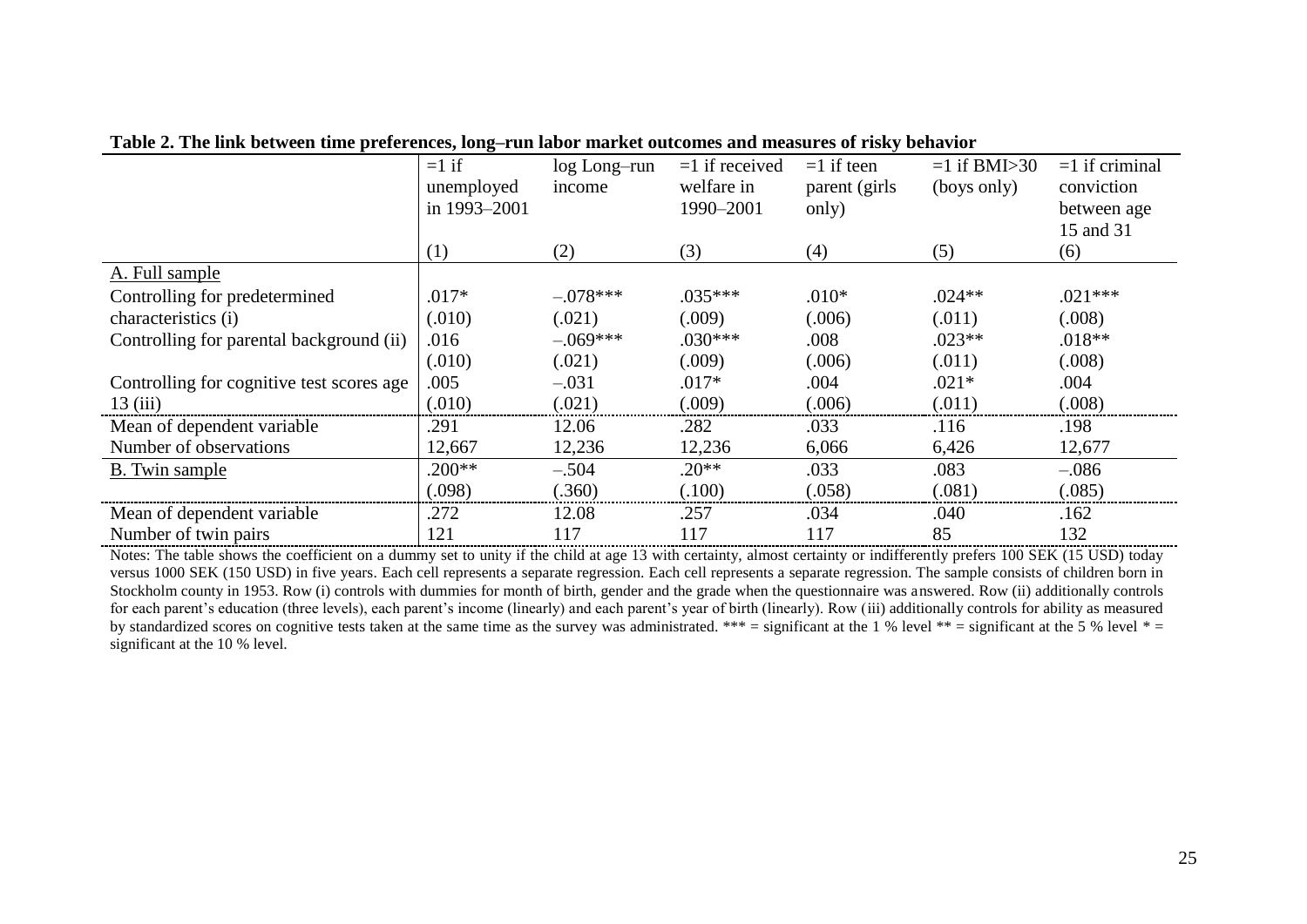|                               | Measure of impatience |                                                                                      |                                   |                                                       |
|-------------------------------|-----------------------|--------------------------------------------------------------------------------------|-----------------------------------|-------------------------------------------------------|
|                               | <b>Baseline</b>       | $= 1$ if child with<br>certainty, almost<br>certainty chooses<br>immediate<br>reward | Linear<br>measure<br>(normalized) | Measure<br>from<br>analysis<br>factor<br>(normalized) |
|                               | (1)                   | (2)                                                                                  | (3)                               | (4)                                                   |
| Comp. school GPA              | $-.199***$            | $-.210***$                                                                           | $-.086***$                        | $-.104***$                                            |
|                               | (.019)                | (.026)                                                                               | (.009)                            | (.008)                                                |
| High school GPA               | $-.177***$            | $-.196***$                                                                           | $-.079***$                        | $-.087***$                                            |
|                               | (.032)                | (.040)                                                                               | (.014)                            | (.013)                                                |
| $=1$ if science track in high | $-.041***$            | $-.062***$                                                                           | $-.019***$                        | $-.022***$                                            |
| school graduating             | (.012)                | (.015)                                                                               | (.005)                            | (.005)                                                |
| $=1$ if graduated high school | $-.081***$            | $-.084***$                                                                           | $-.038***$                        | $-.050***$                                            |
|                               | (.010)                | (.013)                                                                               | (.004)                            | (.004)                                                |
| $=1$ if graduated university  | $-.056***$            | $-.056***$                                                                           | $-.025***$                        | $-.032***$                                            |
|                               | (.007)                | (.009)                                                                               | (.003)                            | (.003)                                                |
| Cognitive skills at           | $-.191***$            | $-.176***$                                                                           | $-.072***$                        | $-.086***$                                            |
| enlistment                    | (.031)                | (.036)                                                                               | (.012)                            | (.011)                                                |
|                               |                       |                                                                                      |                                   |                                                       |
| $=1$ if unemployed in 1990-   | .016                  | .029**                                                                               | .007                              | .006                                                  |
| 1992                          | (.010)                | (.012)                                                                               | (.004)                            | (.004)                                                |
| log long run income           | $-.069***$            | $-.069***$                                                                           | $-.026***$                        | $-.028***$                                            |
|                               | (.021)                | (.024)                                                                               | (.008)                            | (.008)                                                |
| $=1$ if received welfare at   | $.030***$             | .029***                                                                              | $.009**$                          | $.010***$                                             |
| least once in 1990-2001       | (.010)                | (.012)                                                                               | (.004)                            | (.004)                                                |
|                               |                       |                                                                                      |                                   |                                                       |
| $=1$ if teen parent           | .008                  | .011                                                                                 | .004                              | $.005**$                                              |
|                               | (.006)                | (.007)                                                                               | (.003)                            | (.003)                                                |
| $=1$ if BMI $>25$             | $.023**$              | $.037**$                                                                             | $.014***$                         | $.013***$                                             |
|                               | (.012)                | (.015)                                                                               | (.005)                            | (.005)                                                |
| $=1$ if criminal conviction   | $.018**$              | $.024**$                                                                             | $.008**$                          | $.011***$                                             |
| between age 15-31             | (.008)                | (.010)                                                                               | (.003)                            | (.003)                                                |
|                               |                       |                                                                                      |                                   |                                                       |

**Table 3. OLS estimates based on alternative measures of impatience** 

*Notes:* Each cell represents a separate regression. Column (1) shows the baseline estimates on a dummy set to unity if the child at age 13 with certainty, almost certainty or indifferently prefers 100 SEK (15 USD) today versus 1000 SEK (150 USD) in five years. Column (4) shows estimates from factor analysis (oblique) standardized according to modified group method from principal components. See appendix for details on the specific questions included. The sample consists of all children born in Stockholm county in the year 1953. GPA and scores on enlistment tests (males only) are normalized to mean zero, std. 1. Regressions controls with dummies for month of birth, grade when the questionnaire was answered, gender parental education (three levels), parental income (linearly) and parental year of birth (all variables are defined for each parent). \*\*\* = significant at the 1 % level  $** =$  significant at the 5 % level  $* =$  significant at the 10 % level.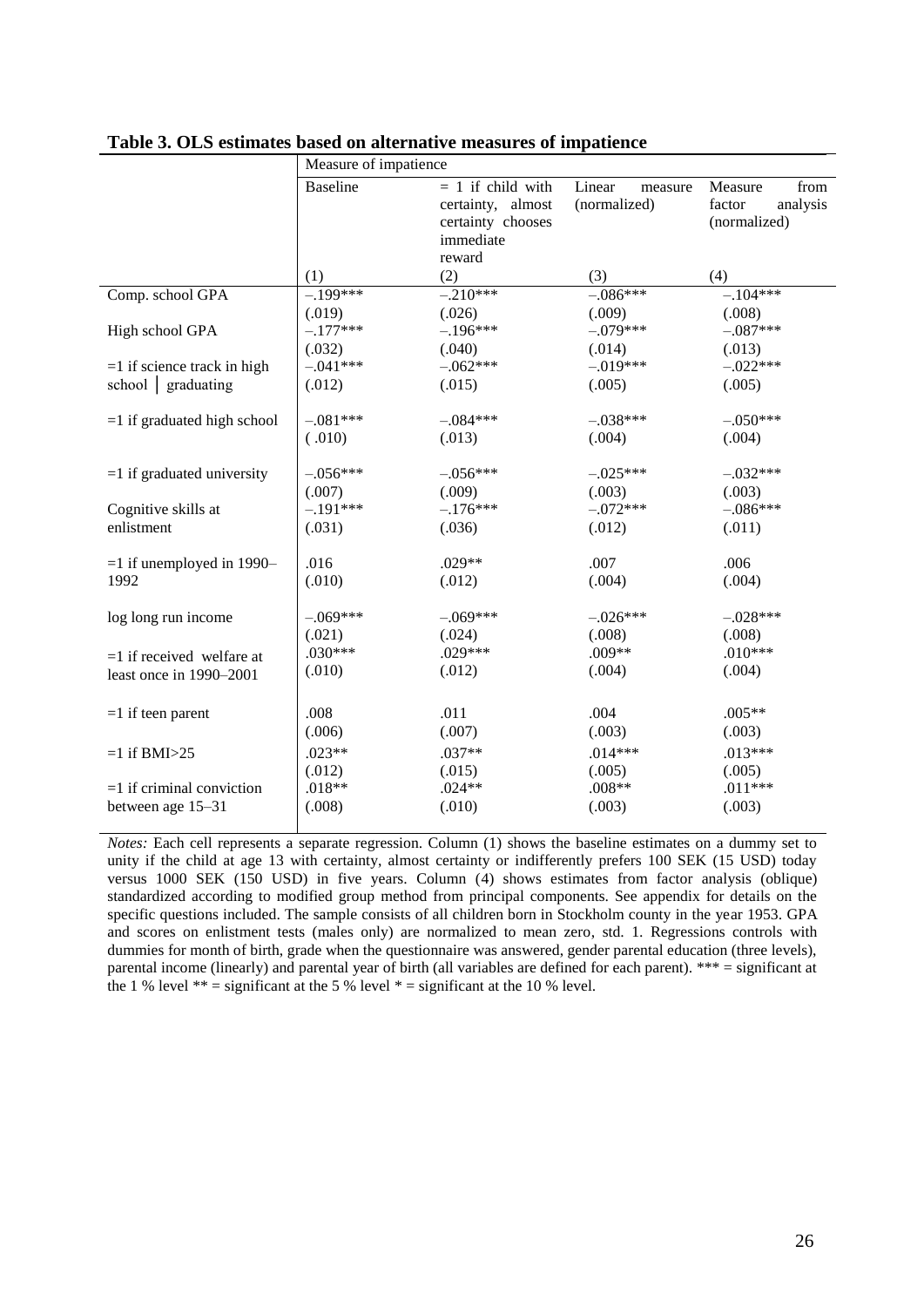|                                         | Coefficient on the interaction between time preferences and |            |                       |  |  |  |
|-----------------------------------------|-------------------------------------------------------------|------------|-----------------------|--|--|--|
|                                         | Female                                                      | Ability    | High educated fathers |  |  |  |
|                                         | (1)                                                         | (2)        | (3)                   |  |  |  |
| Comp. school GPA                        | $.076**$                                                    | $-.087***$ | .039                  |  |  |  |
|                                         | (.038)                                                      | (.020)     | (.054)                |  |  |  |
| High school GPA                         | $-.052$                                                     | $-.089***$ | .069                  |  |  |  |
|                                         | (.063)                                                      | (.034)     | (.081)                |  |  |  |
| $=1$ if science track in high school    | $.050**$                                                    | $-.041***$ | $-.008$               |  |  |  |
| graduating                              | (.025)                                                      | (.013)     | (.033)                |  |  |  |
| $=1$ if graduated high school           | $-.011$                                                     | $-.021***$ | .039                  |  |  |  |
|                                         | (.019)                                                      | (.008)     | (.027)                |  |  |  |
| $=1$ if graduated university            | .001                                                        | $-.037***$ | $-.001$               |  |  |  |
|                                         | (.014)                                                      | (.007)     | (.026)                |  |  |  |
| Cognitive skills at enlistment          | N/A                                                         | $-.017$    | .054                  |  |  |  |
|                                         |                                                             | (.026)     | (.091)                |  |  |  |
| $=1$ if unemployed in 1993–2001         | $-.018$                                                     | .008       | .007                  |  |  |  |
|                                         | (.020)                                                      | (.010)     | (.029)                |  |  |  |
| log long run income                     | $.104**$                                                    | .098***    | .024                  |  |  |  |
|                                         | (.042)                                                      | (.018)     | (.062)                |  |  |  |
| $=1$ if received welfare in 1990–2001   | $-.010$                                                     | $-.053***$ | $-.038$               |  |  |  |
|                                         | (.019)                                                      | (.008)     | (.026)                |  |  |  |
| $=1$ if teen parent                     | N/A                                                         | $-.016***$ | $-.001$               |  |  |  |
|                                         |                                                             | (.005)     | (.014)                |  |  |  |
| $=1$ if BMI $>30$                       | N/A                                                         | $-.000$    | .020                  |  |  |  |
|                                         |                                                             | (.011)     | (.034)                |  |  |  |
| $=1$ if criminal conviction between age | $-.045***$                                                  | $.026***$  | .006                  |  |  |  |
| 15 and 31                               | (.017)                                                      | (.008)     | (.022)                |  |  |  |

|  |  |  | Table 4. Interaction between time preferences and background characteristics |
|--|--|--|------------------------------------------------------------------------------|
|  |  |  |                                                                              |

*Notes:* The table shows the OLS coefficient on an interaction term between the measure of time preferences and the individual characteristics in each column. Each cell represents a separate regression. The sample consists of children born in Stockholm county in 1953. All regressions control with dummies for month of birth, gender, grade when the questionnaire was answered, each parent's education (three levels), each parent's income (linearly), each parent"s year of birth (linearly) and ability as measured by standardized scores on cognitive tests taken at the same time as the survey was administrated. \*\*\* = significant at the 1 % level \*\* = significant at the 5 % level  $* =$  significant at the 10 % level.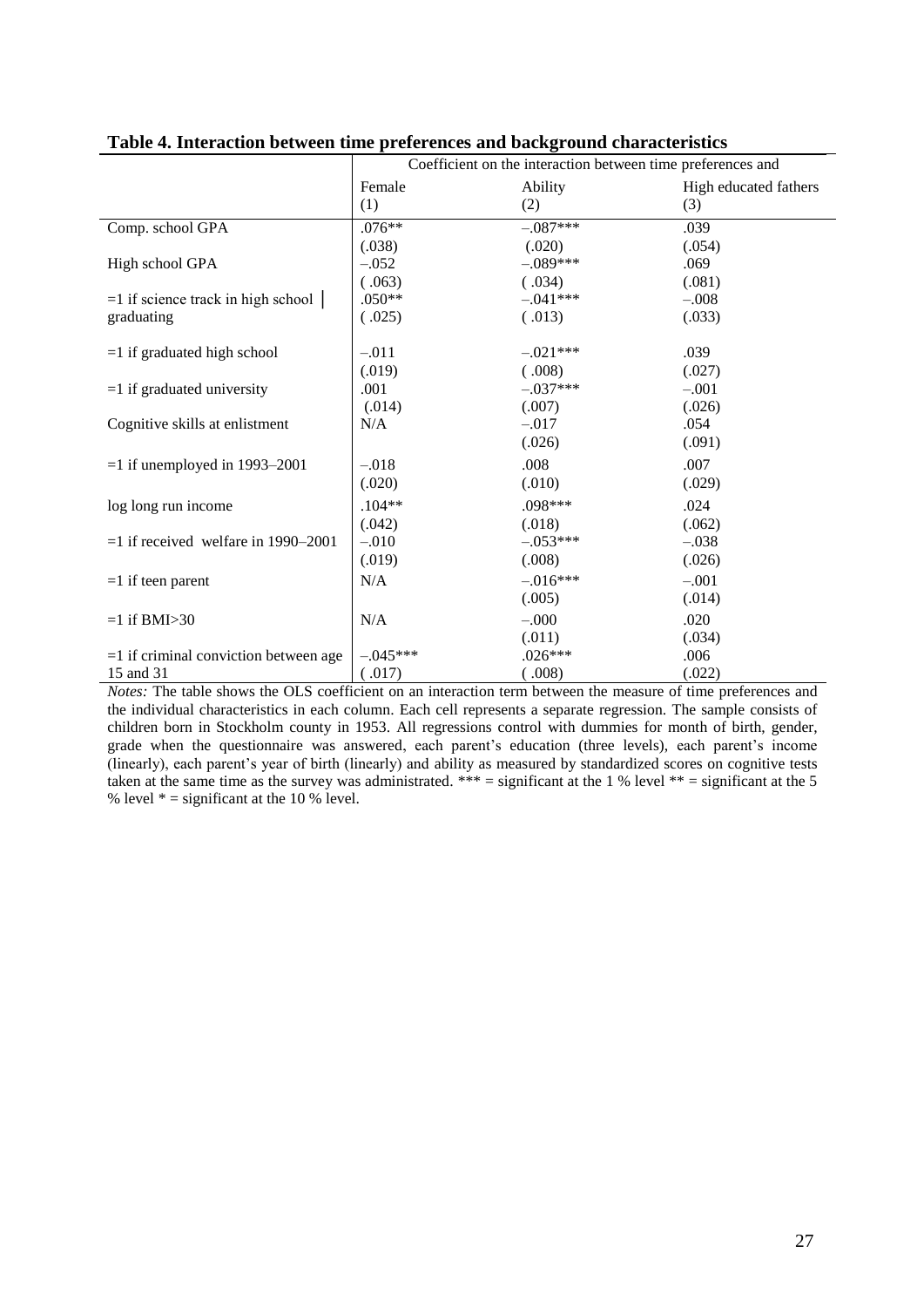## **Table A.1 Summary statistics**

|                                                          | Full sample  |              | Twin sample  |              |
|----------------------------------------------------------|--------------|--------------|--------------|--------------|
|                                                          | Mean         | Sd. Dev      | Mean         | Sd. Dev      |
|                                                          | (1)          | (2)          | (3)          | (4)          |
| Outcome variables:                                       |              |              |              |              |
| Comp. school GPA                                         | 3.18         | .77          | 3.23         | .73          |
| High school GPA                                          | 3.33         | .65          | 3.35         | .65          |
| $=$ 1 if science track in high school $\vert$ graduating | .213         | .409         | .214         | .411         |
| $=1$ if graduated high school                            | .499<br>.185 | .500<br>.388 | .478<br>.185 | .501<br>.389 |
| $=1$ if graduated university                             |              |              |              |              |
| Cognitive skills at enlistment                           | 5.10         | 2.50         | 5.17         | 2.23         |
| $=1$ if unemployed in 1993–2001                          | .291         | .454         | .272         | .446         |
| log lifetime income                                      | 12.03        | 1.08         | 12.03        | 1.08         |
| $=1$ if received welfare in 1990–2001                    | .307         | .461         | .304         | .461         |
| $=1$ if teen parent<br>$=1$ if BMI $>30$                 | .033<br>.116 | .179<br>.320 | .030<br>.041 | .171<br>.199 |
| $=1$ if criminal conviction between age 15 and 31        | .198         | .398         | .162         | .369         |
|                                                          |              |              |              |              |
| Control variables:                                       |              |              |              |              |
| Time preferences $(1-5)$                                 | 4.016        | 1.159        | 3.974        | 1.231        |
| Female                                                   | .493         | .500         | .474         | .500         |
| Cognitive test scores at age 13                          | 68.302       | 17.975       | 64.224       | 18.910       |
| Mother age at birth                                      | 28.488       | 6.046        | 30.012       | 4.882        |
| Father age at birth                                      | 30.978       | 7.781        | 32.5         | 5.736        |
| Mother compulsory school                                 | .870         | .336         | .879         | .327         |
| Mother high school                                       | .130         | .336         | .121         | .327         |
| Mother University                                        | .044         | .206         | .048         | .215         |
| Father compulsory school                                 | .721         | .448         | .687         | .465         |
| Father high school                                       | .278         | .448         | .313         | .465         |
| <b>Father University</b>                                 | .143         | .350         | .183         | .388         |
| Mother income (in SEK at time of survey)                 | 4,286        | 6,516        | 3,549        | 5,790        |
| Father income (in SEK at time of survey)                 | 23,015       | 20,905       | 22, 977      | 23,995       |

*Notes:* The table shows summary statistics for variables included in the analysis. The sample consists of children born in Stockholm county in 1953. Information on parents is conditional on no missing value. Mother and father"s income is the yearly net income.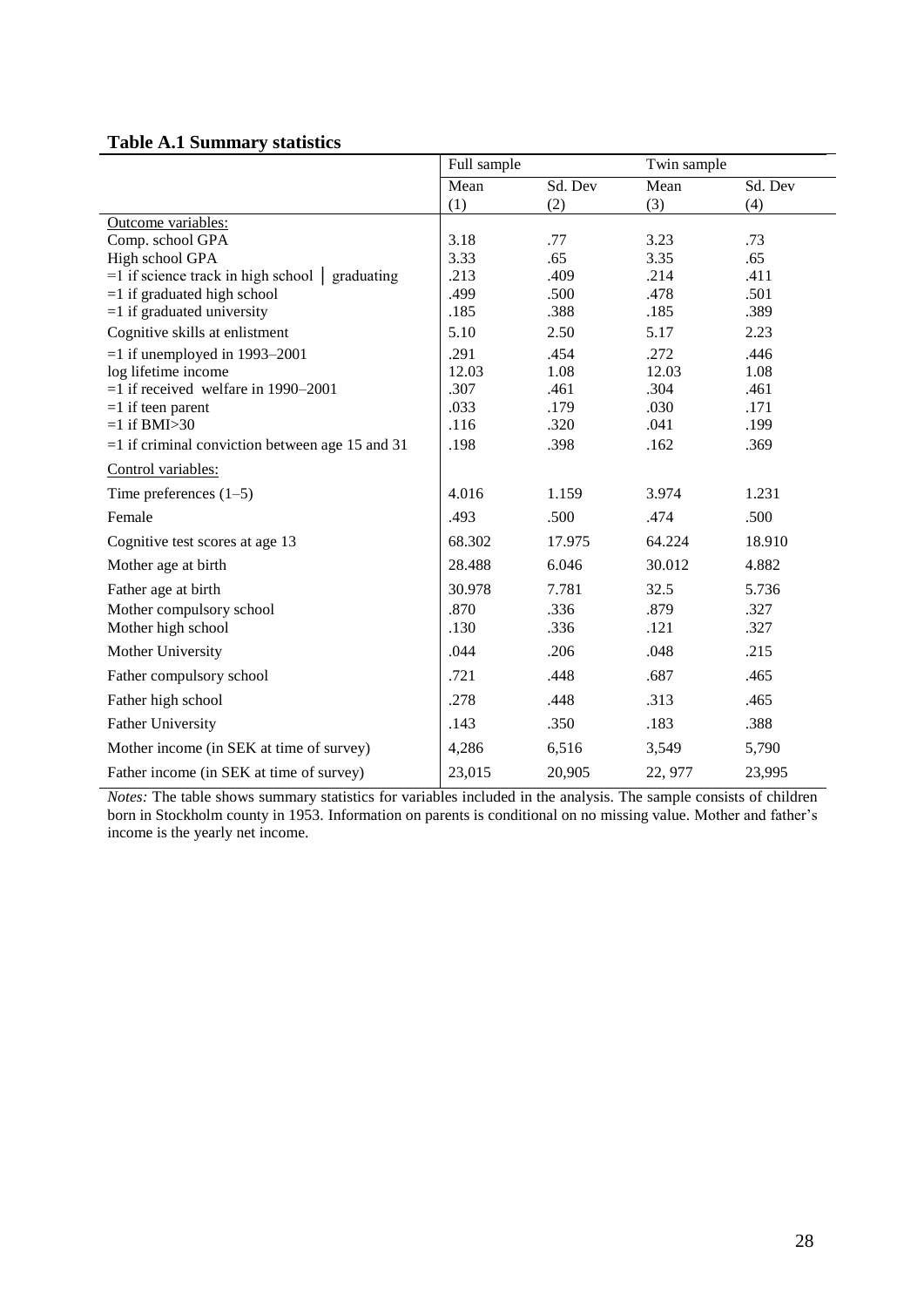|                                             | Dependent variable $=1$ if individual with certainty, almost |
|---------------------------------------------|--------------------------------------------------------------|
|                                             | certainty or indifferently chooses immediate reward          |
|                                             | (N=12,677; sample mean: .221)                                |
|                                             | (1)                                                          |
| Cognitive test scores age 13 (standardized) | $-.050***$                                                   |
|                                             | (.004)                                                       |
| Female                                      | $.080***$                                                    |
|                                             | (.007)                                                       |
| Mother compulsory school                    | Ref.                                                         |
| Mother high school                          | $-.012$                                                      |
|                                             | (.017).                                                      |
| Mother University                           | .015                                                         |
|                                             | (.027)                                                       |
| Father compulsory school                    | Ref.                                                         |
| Father high school                          | .003                                                         |
|                                             | (.014)                                                       |
| <b>Father University</b>                    | $-.005$                                                      |
|                                             | (.018)                                                       |
| Mother income                               | $-.000$                                                      |
|                                             | (.000)                                                       |
| Father income                               | $.001**$                                                     |
|                                             | (.001)                                                       |
| Mother year of birth                        | .000                                                         |
|                                             | (.000)                                                       |
| Father year of birth                        | .000                                                         |
|                                             | (.001)                                                       |

### **Table A.2 The association between observed characteristics and time preferences**

*Notes:* The table shows the OLS coefficients on variables used as controls in the empirical analysis. The sample consists of children born in Stockholm county in 1953. Cognitive skills (standardized) are from a test taken at the same time as the survey was administrated. \*\*\* = significant at the 1 % level \*\* = significant at the 5 % level \* = significant at the 10 % level.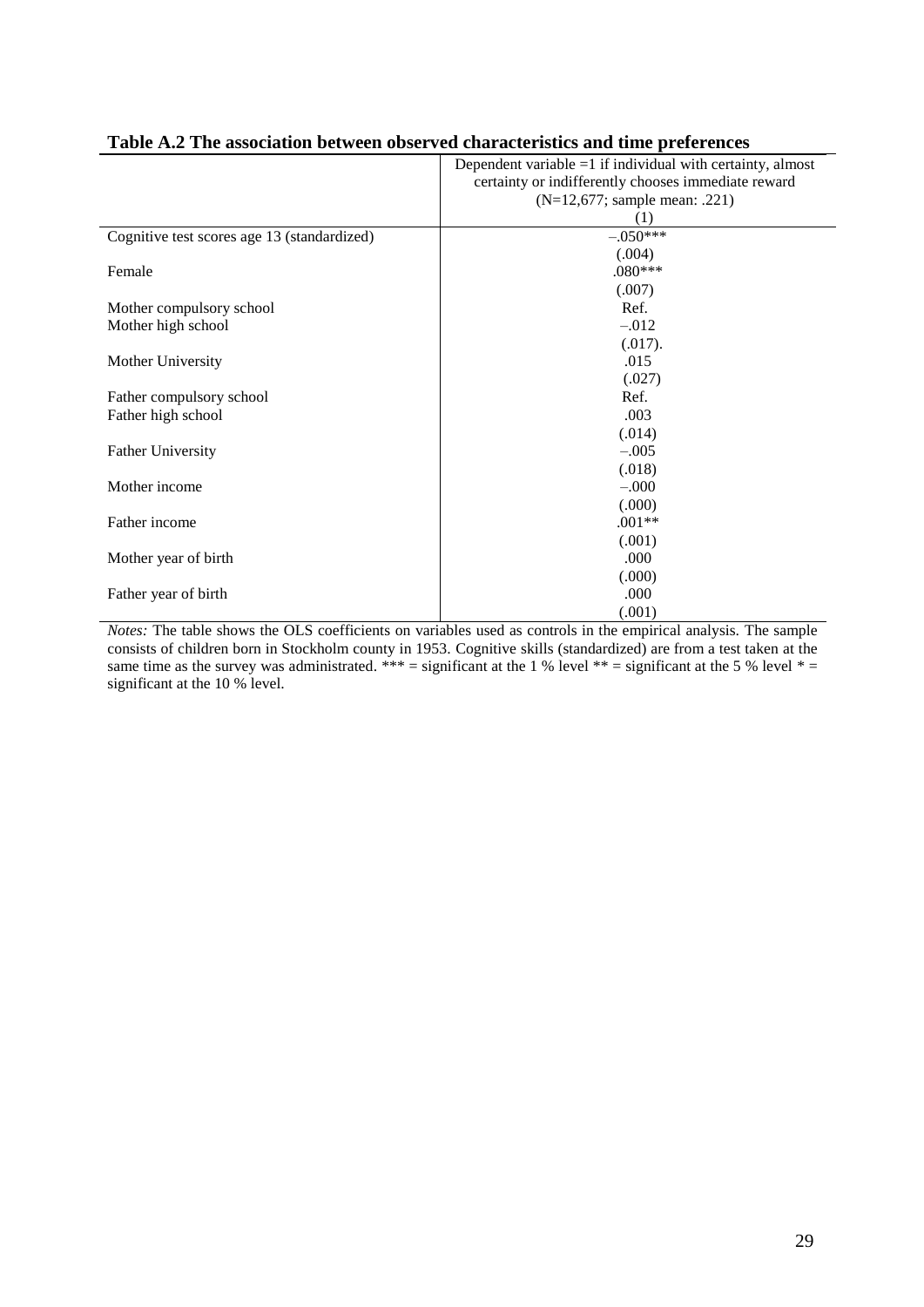|                          | Compulsory | High school | $=1$ if science | $=1$ if     | $=1$ if    | Cognitive  |
|--------------------------|------------|-------------|-----------------|-------------|------------|------------|
|                          | school GPA | <b>GPA</b>  | track in high   | graduated   | graduated  | skills at  |
|                          |            |             | school          | high school | university | enlistment |
|                          |            |             | graduating      |             |            |            |
|                          | (1)        | (2)         | (3)             | (4)         | (5)        | (6)        |
| Control variables:       |            |             |                 |             |            |            |
| Cognitive test scores    | $.505***$  | $.382***$   | $.167***$       | $.184***$   | $.102***$  | .484***    |
| age 13                   | (.009)     | (.015)      | (.006)          | (.004)      | (.003)     | (.012)     |
| Female                   | $.180***$  | $.393***$   | $-.106***$      | $.016**$    | $-.017***$ | N/A        |
|                          | (.016)     | (.024)      | (.010)          | (.008)      | (.006)     |            |
| Father high school       | $.182***$  | $.197***$   | $.034*$         | $.155***$   | $.107***$  | .050       |
|                          | (.032)     | (.043)      | (.018)          | (.015)      | (.016)     | (.046)     |
| <b>Father University</b> | $.077**$   | .050        | $.054**$        | $-.010$     | .058***    | $-.054$    |
|                          | (.039)     | (.052)      | (.023)          | (.018)      | (.021)     | (.061)     |
| Mother high school       | $.068*$    | .098*       | .021            | .024        | $.087***$  | .070       |
|                          | (.039)     | (.052)      | (.023)          | (.018)      | (.020)     | (.055)     |
| Mother University        | .034       | $.189**$    | .000            | $-.009$     | $-.003$    | $-.109$    |
|                          | (.062)     | (.081)      | (.036)          | (.027)      | (.032)     | (.098)     |
| Father income            | $.003***$  | $.002***$   | .001***         | .000        | $.002***$  | $.002***$  |
|                          | (.001)     | (.001)      | (.000)          | (.001)      | (000)      | (.001)     |
| Mother income            | .001       | .002        | $-.001$         | $.003***$   | $.001**$   | $-.001$    |
|                          | (.001)     | (.002)      | (.001)          | (000)       | (.001)     | (.002)     |

**Table A3. Coefficients on selected control variables in Table 1** 

*Notes:* The table shows the OLS coefficients on selected control variables used in Table 1 row (iii). The sample consists of children born in Stockholm county in 1953. Continuous dependent variables are standardized. Ability is the standardized score on cognitive tests taken at the same time as the survey was administrated. \*\*\*  $=$ significant at the 1 % level  $** =$  significant at the 5 % level  $* =$  significant at the 10 % level.